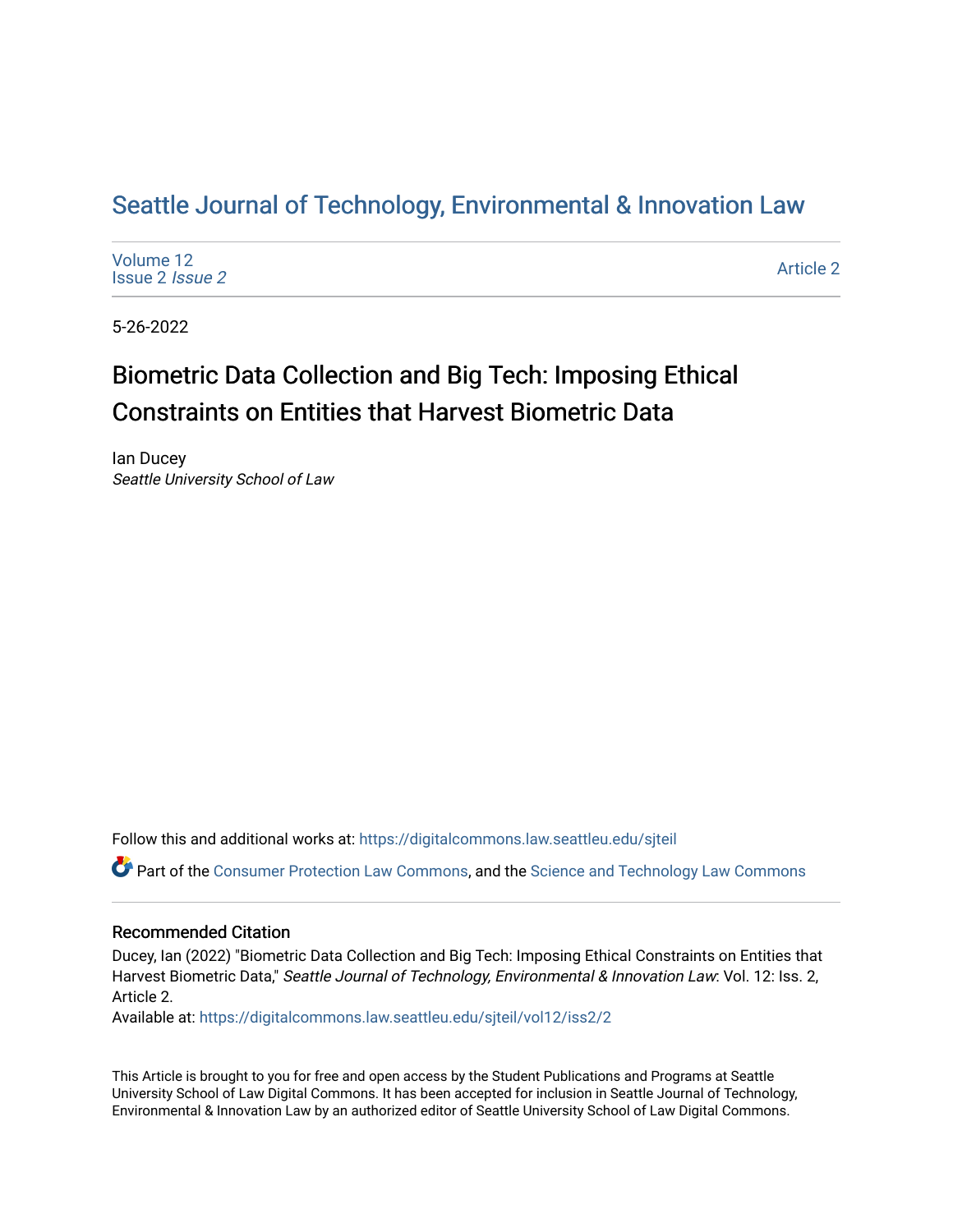# Biometric Data Collection and Big Tech: Imposing Ethical Constraints on Entities that Harvest Biometric Data

# Cover Page Footnote

Ian Ducey graduated from Seattle University College of Law in May of 2022. He would like to thank the editors of SJTEIL for their edits, feedback, and dedication to the success of this article. Ian would also like to thank his friends for putting up with his ranting about data privacy and biometrics He would like to give special thanks to his girlfriend Blake Lamberty for her unwavering support and dedication throughout all of law school.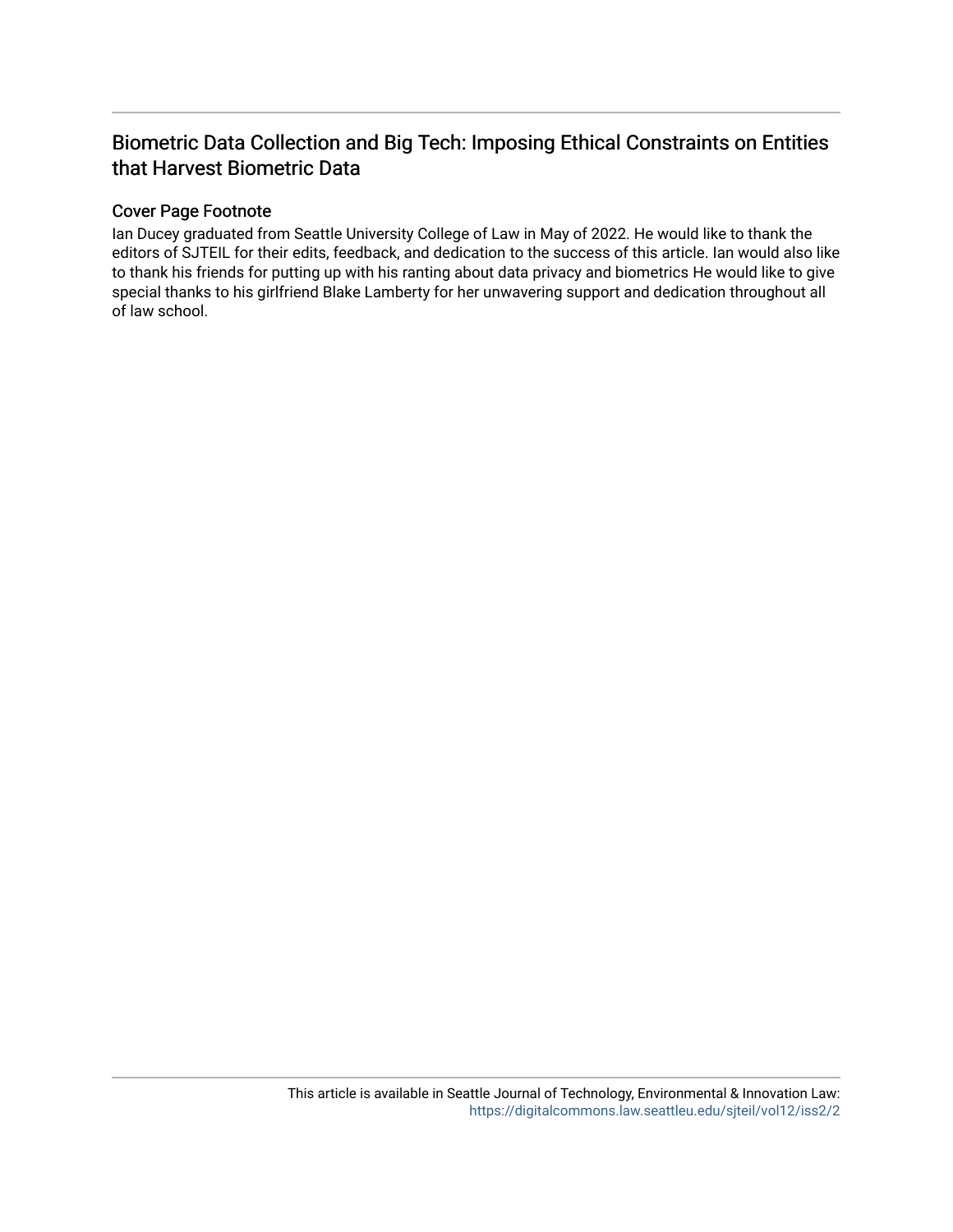# **Biometric Data Collection and Big Tech: Imposing Ethical Constraints on Entities that Harvest Biometric Data**

### *Ian Ducey\**

#### I. INTRODUCTION

Amazon can tell when you are sleeping, when you are awake, and when you are stressed, and they can do it before you may recognize it yourself. At least it will be able to if you decide to buy their newest wearable health monitoring technology. In 2020, Amazon joined Google's Fitbit and Apple's Apple Watch in the wearable technology market with the Amazon Halo. <sup>1</sup> A wristband outfitted with a variety of sensors designed to help manage and record health identifiers, including body fat percentage, step tracking, sleep tracking, and now emotional responses. 2 Many companies have begun developing and exploring the power that comes from harvesting our biometric data. <sup>3</sup> Companies like Apple, Google, and Amazon have established massive reach through their existing platforms, which millions of people regularly use. <sup>4</sup> These

<sup>\*</sup> Ian Ducey graduated from Seattle University College of Law in May of 2022. He would like to thank the editors of SJTEIL for their edits, feedback, and dedication to the success of this article. Ian would also like to thank his friends for putting up with his ranting about data privacy and biometrics He would like to give special thanks to his girlfriend Blake Lamberty for her unwavering support and dedication throughout all of law school.

<sup>1</sup> David Phelan, *Amazon Halo: Jaw-Dropping New Health-Monitoring Wearable & Service Revealed*, FORBES (Aug. 27, 2020), [https://www.forbes.com/sites/davidphelan/2020/08/27/amazon](https://www.forbes.com/sites/davidphelan/2020/08/27/amazon-halo-jaw-dropping-new-health-monitoring-wearable-and-service-revealed-measures-body-fat-in-a-way-never-seen-before/#297e56c6a4af)[halo-jaw-dropping-new-health-monitoring-wearable-and-service-revealed-measures-body-fat-in-a](https://www.forbes.com/sites/davidphelan/2020/08/27/amazon-halo-jaw-dropping-new-health-monitoring-wearable-and-service-revealed-measures-body-fat-in-a-way-never-seen-before/#297e56c6a4af)[way-never-seen-before/#297e56c6a4af](https://www.forbes.com/sites/davidphelan/2020/08/27/amazon-halo-jaw-dropping-new-health-monitoring-wearable-and-service-revealed-measures-body-fat-in-a-way-never-seen-before/#297e56c6a4af) [\[https://perma.cc/DF6N-5B83\]](https://perma.cc/DF6N-5B83). 2 *Id.*

<sup>3</sup> Carra Pope, *Biometric Data Collection in an Unprotected World: Exploring the Need for Federal Legislation Protecting Biometric Data*, 26 J. L. & POL'Y 769 (2018), <https://brooklynworks.brooklaw.edu/cgi/viewcontent.cgi?article=1570&context=jlp> [\[https://perma.cc/NH9U-FRLT\]](https://perma.cc/NH9U-FRLT).

<sup>4</sup> More than 100 million people pay for Amazon Prime. Alina Selyukh, *What Americans Told us About Online Shopping Says A Lot about Amazon*, NPR (June 6, 2018),

[https://www.npr.org/2018/06/06/615137239/what-americans-told-us-about-online-shopping-says-a](https://www.npr.org/2018/06/06/615137239/what-americans-told-us-about-online-shopping-says-a-lot-about-amazon)[lot-about-amazon](https://www.npr.org/2018/06/06/615137239/what-americans-told-us-about-online-shopping-says-a-lot-about-amazon) [\[https://perma.cc/8ZYF-CXMY\]](https://perma.cc/8ZYF-CXMY); Google receives over 3.8 million searches per minute. Kenshoo, *Marketing Metrics: Daily Searches on Google and Useful Search Metrics for Marketers*, KENSHOO (Feb. 25, 2019), [https://kenshoo.com/monday-morning-metrics-daily](https://kenshoo.com/monday-morning-metrics-daily-searches-on-google-and-other-google-facts/#:~:text=Although%20Google%20does%20not%20share%20exact%20numbers,%20as,per%20day,%20or%202%20trillion%20searches%20per%20year!)[searches-on-google-and-other-google-](https://kenshoo.com/monday-morning-metrics-daily-searches-on-google-and-other-google-facts/#:~:text=Although%20Google%20does%20not%20share%20exact%20numbers,%20as,per%20day,%20or%202%20trillion%20searches%20per%20year!)

[facts/#:~:text=Although%20Google%20does%20not%20share%20exact%20numbers,%20as,per%2](https://kenshoo.com/monday-morning-metrics-daily-searches-on-google-and-other-google-facts/#:~:text=Although%20Google%20does%20not%20share%20exact%20numbers,%20as,per%20day,%20or%202%20trillion%20searches%20per%20year!) [0day,%20or%202%20trillion%20searches%20per%20year!](https://kenshoo.com/monday-morning-metrics-daily-searches-on-google-and-other-google-facts/#:~:text=Although%20Google%20does%20not%20share%20exact%20numbers,%20as,per%20day,%20or%202%20trillion%20searches%20per%20year!) [\[https://perma.cc/4PPN-M2UT\]](https://perma.cc/4PPN-M2UT); In 2017 Apple had over 1.4 billion active devices worldwide. Juli Clover, *Apple Now Has 1.4 Billion Active Devices Worldwide*, MACRUMORS (Jan. 29, 2019),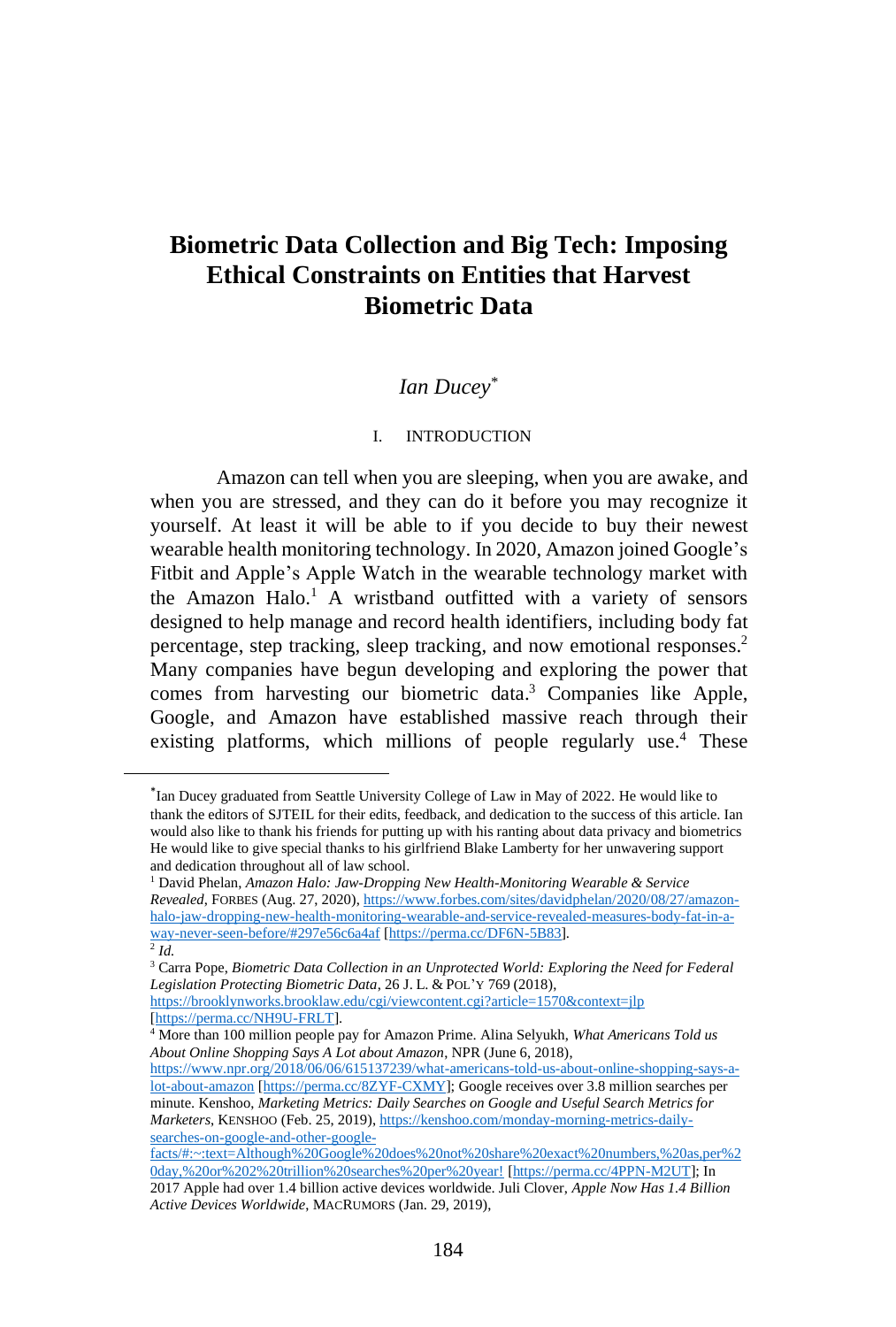companies have discovered the usefulness of accessing biometric data to complement their already expansive traditional data collection practices and are beginning to expand their capacity to develop technologies that allow them to take advantage of their existing reach.<sup>5</sup> As these corporations invest in wearable biometric reading devices, "wearables," they can also take advantage of their massive capacity to utilize the information they extract from the biometric readings of users through their wearable technology. 6

To address these problems, Washington State should take two more steps. To respond to this changing technological environment, Washington State should adopt new definitions for biometric identifiers, to expand legal coverage for potentially abusable data that companies are beginning to harvest. Washington State should also address the risk of inhouse abuse by large corporations that use consumer data in various projects by imposing a higher standard of consent to harvest biometric data from consumers. Further, the Federal Government should adopt similar ethical standards to those imposed on biomedical research organizations which gather, store, and use massive quantities of patient data. The Federal Government should also set an informed consent requirement based on dynamic consent and should require corporations to provide notice and obtain affirmative consent every time they want to use consumer biometric data for a new project. Dynamic consent incorporates an initial consent agreement and creates an ongoing dialogue where consumers can choose to allow or choose to bar the use of their data for new projects as the corporate interest arises.<sup>7</sup> Implementing ethical standards will require corporations and consumers engage in ongoing dialogue about creating a system with less potential for abuse and ensure that corporations do not cause harm when people agree to something they may not understand.

This article will explain why consumer data matters to corporations and what makes wearables attractive as tools for information gathering. To do so, the article will briefly explain what Amazon, Google, and Apple are using wearables for and explain why data is a driver for success in the modern corporate world. Next, the article will describe what biobanks are and how the consent theories biobanks rely on can be applied to large-scale data collection processes used by big tech companies. Then, the article will turn to the status of biometric data protection lawsin Illinois and Washington because of Illinois' existing private right of action and longer history for a better analysis of the impacts and Washington to address what they have done well and how they can improve. The article will next address the state of federal law on biometric data protection in

<sup>7</sup> *See* Isabelle Budin-Ljosne et al, *Dynamic Consent: A Potential Solution to Some of the Challenges of Modern Biomedical Research*, BMC BIOMEDICAL ETHICS (Jan. 25, 2017),

<https://www.ncbi.nlm.nih.gov/pmc/articles/PMC5264333/> [\[https://perma.cc/VZG4-XQMN\]](https://perma.cc/VZG4-XQMN).

<https://www.macrumors.com/2019/01/29/apple-1-4-billion-active-devices/> [\[https://perma.cc/CL8J-](https://perma.cc/CL8J-ENKS)[ENKS\]](https://perma.cc/CL8J-ENKS).

<sup>5</sup> *See* Andrea Dodet, *Wearable Technologies: Challenges of a High Growth Market*, COPENHAGEN BUSINESS SCHOOL (Oct. 1, 2015), [https://research-](https://research-api.cbs.dk/ws/portalfiles/portal/58429895/andrea_dodet.pdf)

[api.cbs.dk/ws/portalfiles/portal/58429895/andrea\\_dodet.pdf](https://research-api.cbs.dk/ws/portalfiles/portal/58429895/andrea_dodet.pdf) [https://perma.cc/SQ3N-YU4Z]. (the author discusses a study reviewing the viability of using wearables to supplement traditional avenues of data collection.)

<sup>6</sup> Selyukh, *supra* note 4; Kenshoo, *supra* note 4; Juli Clover, *supra* note 4.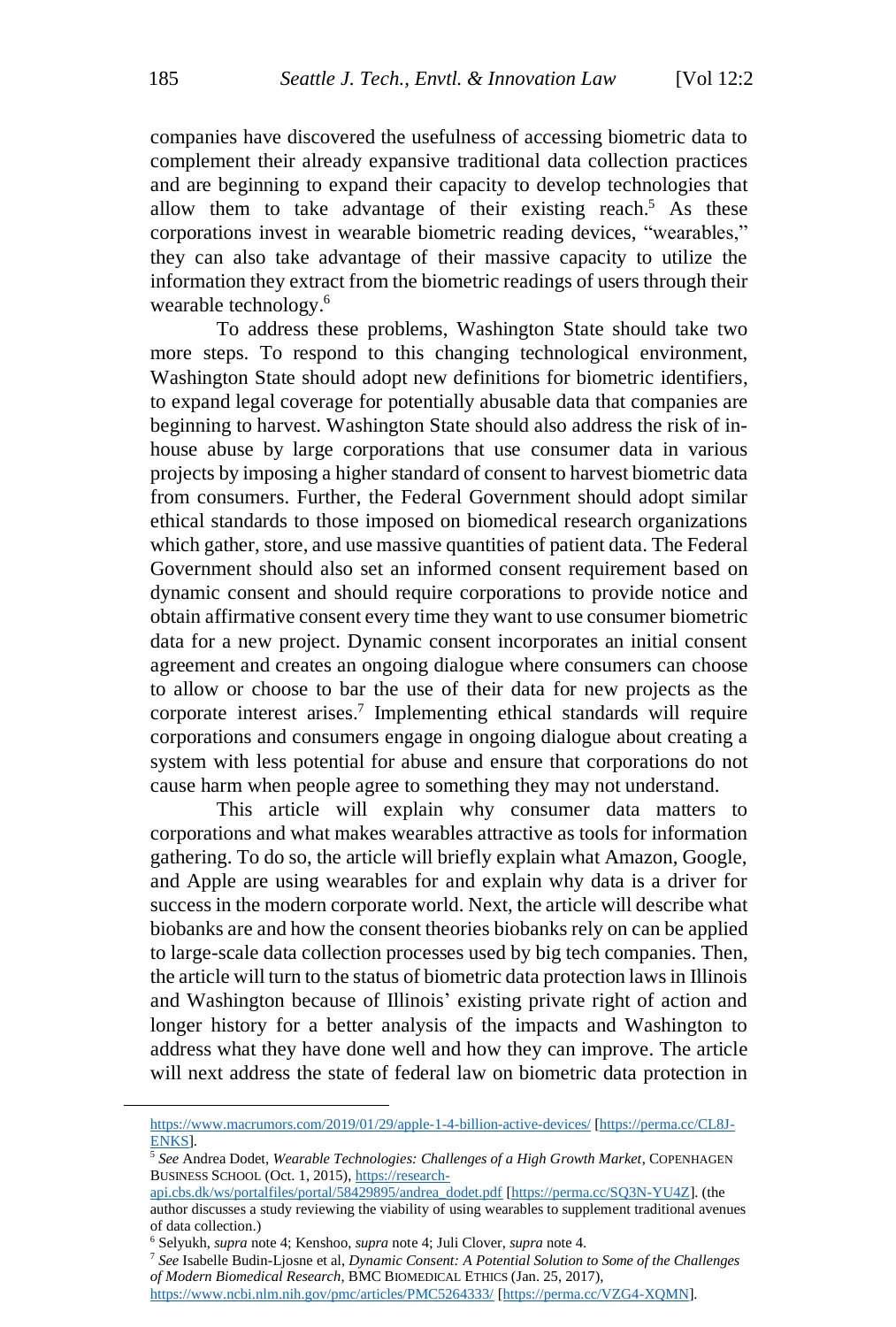the United States. The article concludes with proposed next steps for both Washington State and the United States: the best solution will be to strengthen definitions and notice requirements, impose ethical constraints on companies that harvest biometric data, and require them to seek dynamic consent to use the data they gather from consumers.

#### II. WHY THE FOCUS ON CONSUMER DATA?

Consumer data is big business. <sup>8</sup> Companies use data to understand consumer spending habits, create enticing offers, and deliver goods and services worldwide. Data drives much of what large corporations do, as they use data to build highly accurate, detailed pictures of the world through the lens of their extensive consumer bases. <sup>9</sup> Biometric data may represent the most powerful use of data harvesting the world has ever seen.<sup>10</sup> The abuse of biometric data presents a new arena for those who worry about data privacy around the globe, from the Chinese government's use for "improving" its citizenry to corporate actors spying on consumers through their aggressive data harvesting practices, to the increasing risk of having a data breach reveal the most personal information about a person. $11$ 

#### III. BIG TECH'S BIOMETRIC WEARABLES

Multiple tech companies have begun to invest extensively in biometric wearable to cater to a growing desire for at home health data for consumers. This data is a boon to consumers, who are interested in what they can learn about their personal health and can easily become a boon to the companies that will happily begin to collect it. Amazon recently announced its newest project with biometric data harvesting firmly in mind, the Amazon Halo, which can continuously monitor the wearer's biometrics in the name of promoting health and wellness.<sup>12</sup> The amount of

<sup>8</sup> Thomas Davenport & Jill Dyché, *Big Data in Big Business*, INTERNATIONAL INSTITUTE FOR ANALYTICS (May 2013)[, https://www.iqpc.com/media/7863/11710.pdf](https://www.iqpc.com/media/7863/11710.pdf) [\[https://perma.cc/7QJE-](https://perma.cc/7QJE-MCMQ)[MCMQ\]](https://perma.cc/7QJE-MCMQ).

<sup>9</sup> Kashmir Hill, *How Target Figured out a Teen Girl was Pregnant Before her Father Did*, FORBES (Feb. 16, 2012), [https://www.forbes.com/sites/kashmirhill/2012/02/16/how-target-figured-out-a](https://www.forbes.com/sites/kashmirhill/2012/02/16/how-target-figured-out-a-teen-girl-was-pregnant-before-her-father-did/?sh=5512e81c6668)[teen-girl-was-pregnant-before-her-father-did/?sh=5512e81c6668](https://www.forbes.com/sites/kashmirhill/2012/02/16/how-target-figured-out-a-teen-girl-was-pregnant-before-her-father-did/?sh=5512e81c6668) [\[https://perma.cc/X4WL-6TLS\]](https://perma.cc/X4WL-6TLS).

<sup>10</sup> *See generally* J. Chaki, N. Dey, F. Shi and R. S. Sherratt, *Pattern Mining Approaches Used in Sensor-Based Biometric Recognition: A Review*, 19 IEEE SENSORS J., 3569-3580 (May 15, 2019). (a review of data mining practices in biometric wearables and the explosive growth and development they have experienced in the last decade).

<sup>&</sup>lt;sup>11</sup> Katya Pivcevic, *Chinese Government biometric surveillance intensifying amid pandemic response*, BIOMETRIC UPDATE (Nov. 6, 2020), [https://www.biometricupdate.com/202011/chinese-government](https://www.biometricupdate.com/202011/chinese-government-biometric-surveillance-intensifying-amid-pandemic-response)[biometric-surveillance-intensifying-amid-pandemic-response](https://www.biometricupdate.com/202011/chinese-government-biometric-surveillance-intensifying-amid-pandemic-response) [\[https://perma.cc/FGZ2-J4EL\]](https://perma.cc/FGZ2-J4EL)

<sup>(&</sup>quot;Chinafile's report highlights the government's aims to have cameras installed in every aspect of societal life, blanketing particular areas of interest to authorities. However, details of how the nationwide surveillance network operates remain ambiguous"); Simon Denyer, *China wants to give all of its citizens a score – and their rating could affect every area of their lives*, INDEPENDENT (Oct. 24, 2016), [https://www.independent.co.uk/news/world/asia/china-surveillance-big-data-score](https://www.independent.co.uk/news/world/asia/china-surveillance-big-data-score-censorship-a7375221.html)[censorship-a7375221.html](https://www.independent.co.uk/news/world/asia/china-surveillance-big-data-score-censorship-a7375221.html) [\[https://perma.cc/K34L-CHJD\]](https://perma.cc/K34L-CHJD); *See* Charlie Osborne, *Big Data or 'Corporate Spying'?*, ZDNET (November 6, 2012)[, https://www.zdnet.com/article/big-data-or](https://www.zdnet.com/article/big-data-or-corporate-spying/)[corporate-spying/](https://www.zdnet.com/article/big-data-or-corporate-spying/) [\[https://perma.cc/8HTA-5RUC\]](https://perma.cc/8HTA-5RUC); *See* Adrian Cheek, Helene Deschamps Marquis, Beth Dewitt, *The growing threat of data breaches*, DELOITTE,

<https://www2.deloitte.com/ca/en/pages/risk/articles/growing-threat-of-data-breaches.html> [https://perma.cc/B29O-436A].

<sup>12</sup> Phelan, *supra* note 1.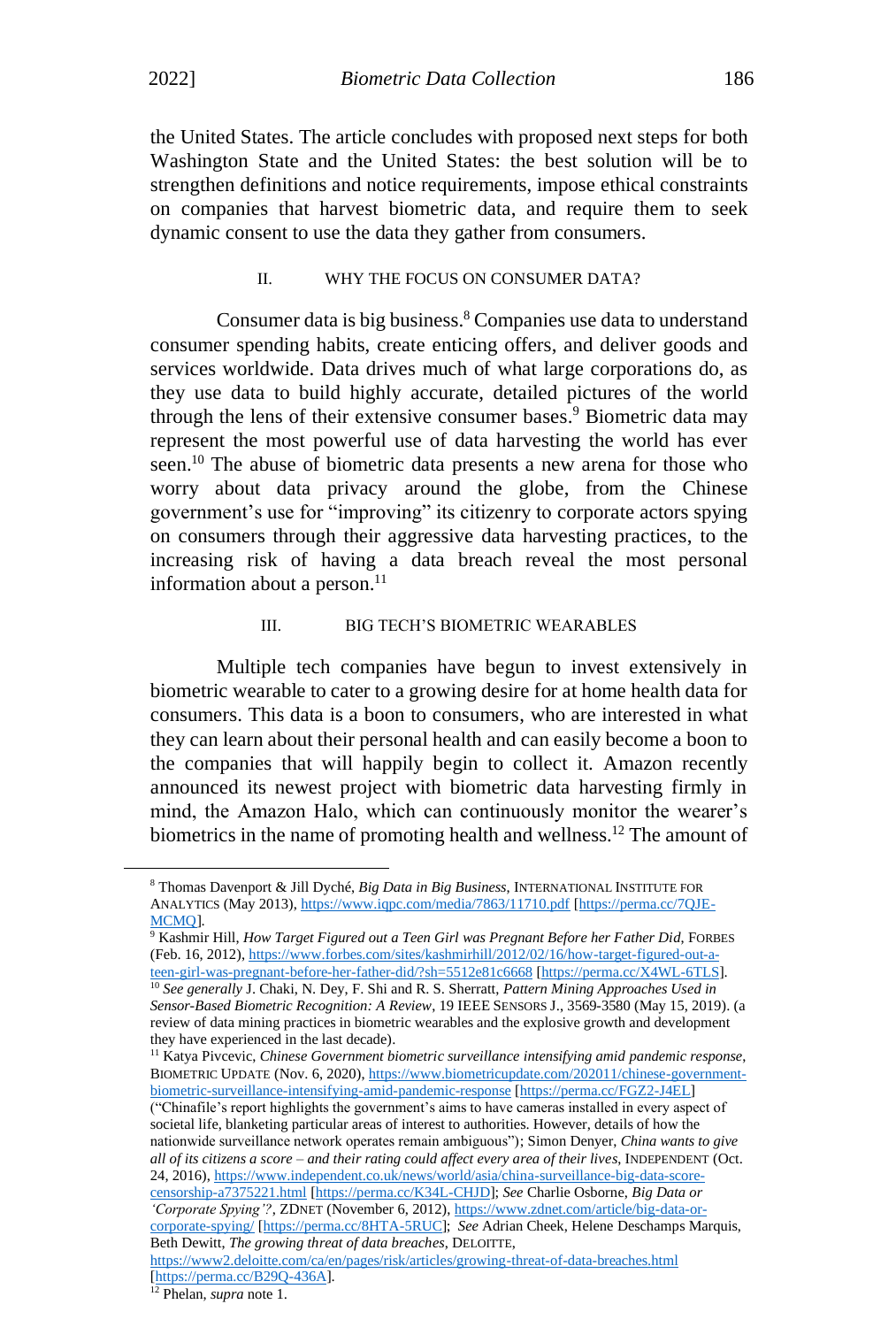information that Amazon stands to gather through wearable technology as it becomes widespread potentially represents a fundamental shift in how a consumers and their biometric data interact with the corporate world.<sup>13</sup> According to Amazon, the Halo is so finely tuned that it can read a person's emotions based on skin temperature and vocal patterns.<sup>14</sup> While this technology is exciting for its many legitimate consumer uses, the risk of abuse by corporations is significant enough to warrant preemptive government response despite the potential chilling effect preemptive regulation can have.

Amazon debuted the Halo in August 2020 to compete with the Fitbit and the Apple Watch as their first iteration of a wearable healthcare assistant with the ability to monitor a wide variety of health identifiers.<sup>15</sup> Amazon launched the Halo to much fanfare, touting a first-of-its-kind technology that allows the Halo to monitor users' tone of voice to learn about their stress and help users track how their emotions affect their bodies. <sup>16</sup> The Halo includes two microphones, which can be turned on and off at the user's discretion and periodically or continuously monitor the wearer's tone of voice.<sup>17</sup> In concert with the phone application, the Halo can then alert the wearer that they are stressed out or are suffering from another adverse physical reaction to an emotional state. <sup>18</sup> While Amazon has been the most aggressive about utilizing wearables with an expansive scope of biometric data collection possibilities, it is not alone in its efforts to turn biometrics into research-friendly data points.<sup>19</sup>

Google completed the purchase of Fitbit in January 2021.<sup>20</sup> Fitbit was one of the first popular biometric wearables on the US market and which consumers primarily used, as the name suggests, for fitness data tracking.<sup>21</sup> However, Fitbit has not been without controversy even before Google bought the company. In Fitbits early days the company published consumer use data as a default that Fitbit indexed and made searchable by anyone on the internet leading to serious privacy concerns and a violation

<sup>&</sup>lt;sup>13</sup> Cf. Alana Semuels, *Many Companies Won't Survive the Pandemic. Amazon Will Emerge Stronger Than Ever*, TIME (July 28, 2020), [https://time.com/5870826/amazon-coronavirus-jeff-bezos](https://time.com/5870826/amazon-coronavirus-jeff-bezos-congress/)[congress/](https://time.com/5870826/amazon-coronavirus-jeff-bezos-congress/) [\[https://perma.cc/PP8W-YA8N\]](https://perma.cc/PP8W-YA8N). (Amazon is debuting this technology as it stands to see a significant increase in its market share as it weathers the pandemic and appears stronger from the decreased competition. This ability to scoop up greater market share will allow it to accumulate even more data from consumers, including from the data it can harvest from its wearables.)

<sup>14</sup> Phelan, *supra* note 1.

<sup>15</sup> Phelan, *supra* note 1.

<sup>16</sup> Phelan, *supra* note 1.

<sup>17</sup> Dieter Bohn, *Amazon Announces Halo, a Fitness Band and App that Scans Your Body and Voice*, THE VERGE (Aug. 27, 2020), [https://www.theverge.com/2020/8/27/21402493/amazon-halo-band](https://www.theverge.com/2020/8/27/21402493/amazon-halo-band-health-fitness-body-scan-tone-emotion-activity-sleep)[health-fitness-body-scan-tone-emotion-activity-sleep](https://www.theverge.com/2020/8/27/21402493/amazon-halo-band-health-fitness-body-scan-tone-emotion-activity-sleep) [\[https://perma.cc/A6YK-84MG\]](https://perma.cc/A6YK-84MG). <sup>18</sup> *Id.*

<sup>19</sup> *Id.*

<sup>20</sup> Fowler, *supra* note 12; Michael Liedtke, *Google Muscles up with Fitbit Deal Amid Antitrust Concerns*, Associated Press (Jan. 14, 2021),

[https://www.detroitnews.com/story/tech/2021/01/14/google-buys-fitbit-amid-antitrust](https://www.detroitnews.com/story/tech/2021/01/14/google-buys-fitbit-amid-antitrust-concerns/115295040/)[concerns/115295040/](https://www.detroitnews.com/story/tech/2021/01/14/google-buys-fitbit-amid-antitrust-concerns/115295040/) [\[https://perma.cc/WF98-PH6B\]](https://perma.cc/WF98-PH6B) (Google purchased Fitbit for 2.1 billion dollars).

<sup>&</sup>lt;sup>21</sup> Fitbit, WIKIPEDIA (March 27, 2022)[, https://en.wikipedia.org/wiki/Fitbit](https://en.wikipedia.org/wiki/Fitbit) [https://perma.cc/378Y-KJ7M] (Fitbit launched in 2007 and debut their first model in 2009).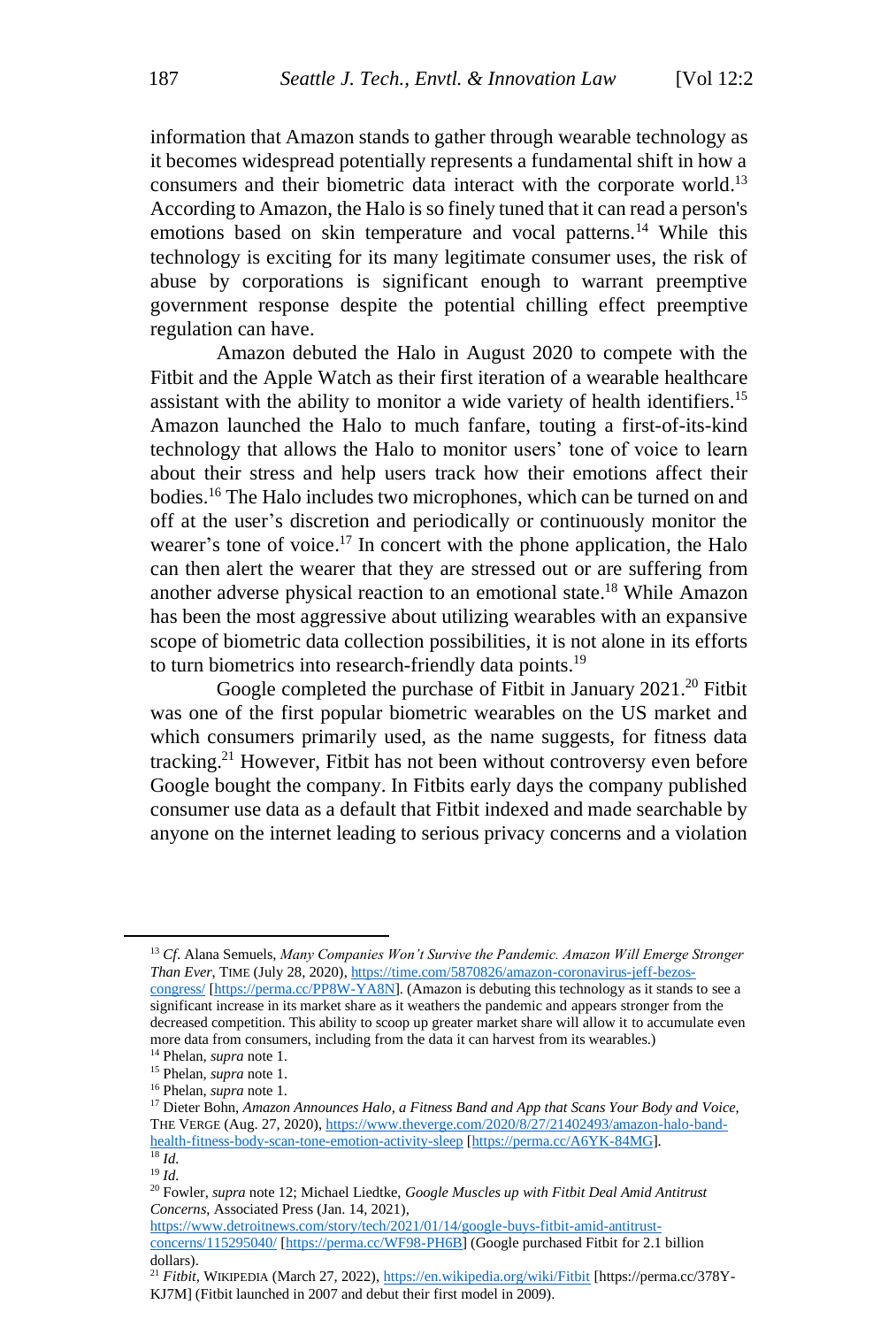of norms if not rules.<sup>22</sup> The social outcry forced them to change that policy and redact the previously posted information.<sup>23</sup> Since the acquisition by Alphabet, Google's parent company, consumers raised alarm bells about whether Fitbit data was going to be combined with Google's other services and sold to advertisers.<sup>24</sup> Currently, Fitbit and Alphabet maintain they are not doing this and have no plans to change.<sup>25</sup> However, relying on corporate promises may not be enough to assuage public concerns about the chance that these corporations change their stance in the future if the money is right.

Apple began its foray into the technology of biometric readings with the Apple Watch. The most recent iteration of the Apple Watch includes a pulse oximeter as part of Apple's latest foray into the healthcare field.<sup>26</sup> All three of these wearables offer healthcare adjacent services that allow the consumer to constantly monitor various health indicators and outputs.<sup>27</sup> For example, Apple has marketed the Apple Watch for its health monitoring capabilities, including its pulse oximeter, heart rate monitor, and step counter, among a variety of other options.<sup>28</sup> However, some problems with the accuracy of Apple Watch's mounted pulse oximeters have many questioning the technology's usefulness.<sup>29</sup> Furthermore, the Apple Watch does not yet monitor the tone of voice for stress or other health indicators. Still, it already has a built-in microphone, which theoretically could be repurposed for such a task.<sup>30</sup>

#### IV. WHY DATA CONTROL AND CONSUMER CONSENT MATTER?

The oncoming wearables revolution should raise consumer's privacy concerns for a variety of reasons. First, companies can already learn an exceptional amount about a person based on just their browsing

<sup>22</sup> *See* Jack Loftus, *Dear Fitbit Users, Kudos on the 30 Minutes of "Vigorous Sexual Activity" Last Night*, GIZMODO (July 3, 2011)[, https://gizmodo.com/dear-fitbit-users-kudos-on-the-30-minutes-of](https://gizmodo.com/dear-fitbit-users-kudos-on-the-30-minutes-of-vigorous-5817784)[vigorous-5817784](https://gizmodo.com/dear-fitbit-users-kudos-on-the-30-minutes-of-vigorous-5817784) [\[https://perma.cc/W943-3BA6\]](https://perma.cc/W943-3BA6) (Fitbit was tracking and publishing data which included showing when and for how long people were doing things like having sex. While this may not be a violation of rules, many would agree that it is a violation of social norms).

<sup>23</sup> Jennifer Elias, *Some Fitbit users say they are getting rid of the devices because they don't trust Google*, CNBC (Nov. 11, 2019), [https://www.cnbc.com/2019/11/17/people-getting-rid-of-fitbits](https://www.cnbc.com/2019/11/17/people-getting-rid-of-fitbits-after-google.html)[after-google.html](https://www.cnbc.com/2019/11/17/people-getting-rid-of-fitbits-after-google.html) [\[https://perma.cc/GT99-ZUKZ\]](https://perma.cc/GT99-ZUKZ).

<sup>&</sup>lt;sup>24</sup> Kari Paul, *'Tossed my Fitbit in the trash': users fear for privacy after Google buys company*, THE GUARDIAN (Nov. 6, 2019)[, https://www.theguardian.com/technology/2019/nov/05/fitbit-google](https://www.theguardian.com/technology/2019/nov/05/fitbit-google-acquisition-health-data)[acquisition-health-data.](https://www.theguardian.com/technology/2019/nov/05/fitbit-google-acquisition-health-data)

<sup>25</sup> *Id.*

<sup>&</sup>lt;sup>26</sup> Pulse Oximeter, MERRIAM-WEBSTER[, https://www.merriam-](https://www.merriam-webster.com/dictionary/pulse%20oximeter)

[webster.com/dictionary/pulse%20oximeter](https://www.merriam-webster.com/dictionary/pulse%20oximeter) [\[https://perma.cc/HZ22-U27T\]](https://perma.cc/HZ22-U27T) (a pulse oximeter is "a device that measures the oxygen saturation of arterial blood in a subject by utilizing a sensor attached typically to a finger, toe, or ear to determine the percentage of oxyhemoglobin in blood pulsating through a network of capillaries"); Reed Albergotti, *Apple's New Watch draws attention to its health care play*, THE WASHINGTON POST (Sept. 15, 2020),

<https://www.washingtonpost.com/technology/2020/09/15/apple-event-2020-apple-watch/> [\[https://perma.cc/H9CT-9W76\]](https://perma.cc/H9CT-9W76).

<sup>27</sup> Phelan, *supra* note 1; Albergotti, *supra* note 20.

<sup>28</sup> Albergotti, *supra* note 20.

<sup>29</sup> Fowler, *supra* note 12.

<sup>30</sup> *Status Icons and Symbols on Apple Watch*, APPLE SUPPORT (Sept. 15, 2020), [https://support.apple.com/en-](https://support.apple.com/en-us/HT205550#:~:text=With%20watchOS%207%2C%20the%20microphone%20icon%20means%20your,activates%20the%20microphone%2C%20such%20as%20Handwashing%20or%20Walkie-Talkie)

[us/HT205550#:~:text=With%20watchOS%207%2C%20the%20microphone%20icon%20means%20](https://support.apple.com/en-us/HT205550#:~:text=With%20watchOS%207%2C%20the%20microphone%20icon%20means%20your,activates%20the%20microphone%2C%20such%20as%20Handwashing%20or%20Walkie-Talkie) [your,activates%20the%20microphone%2C%20such%20as%20Handwashing%20or%20Walkie-](https://support.apple.com/en-us/HT205550#:~:text=With%20watchOS%207%2C%20the%20microphone%20icon%20means%20your,activates%20the%20microphone%2C%20such%20as%20Handwashing%20or%20Walkie-Talkie)[Talkie](https://support.apple.com/en-us/HT205550#:~:text=With%20watchOS%207%2C%20the%20microphone%20icon%20means%20your,activates%20the%20microphone%2C%20such%20as%20Handwashing%20or%20Walkie-Talkie) [\[https://perma.cc/X2CS-AJB5\]](https://perma.cc/X2CS-AJB5).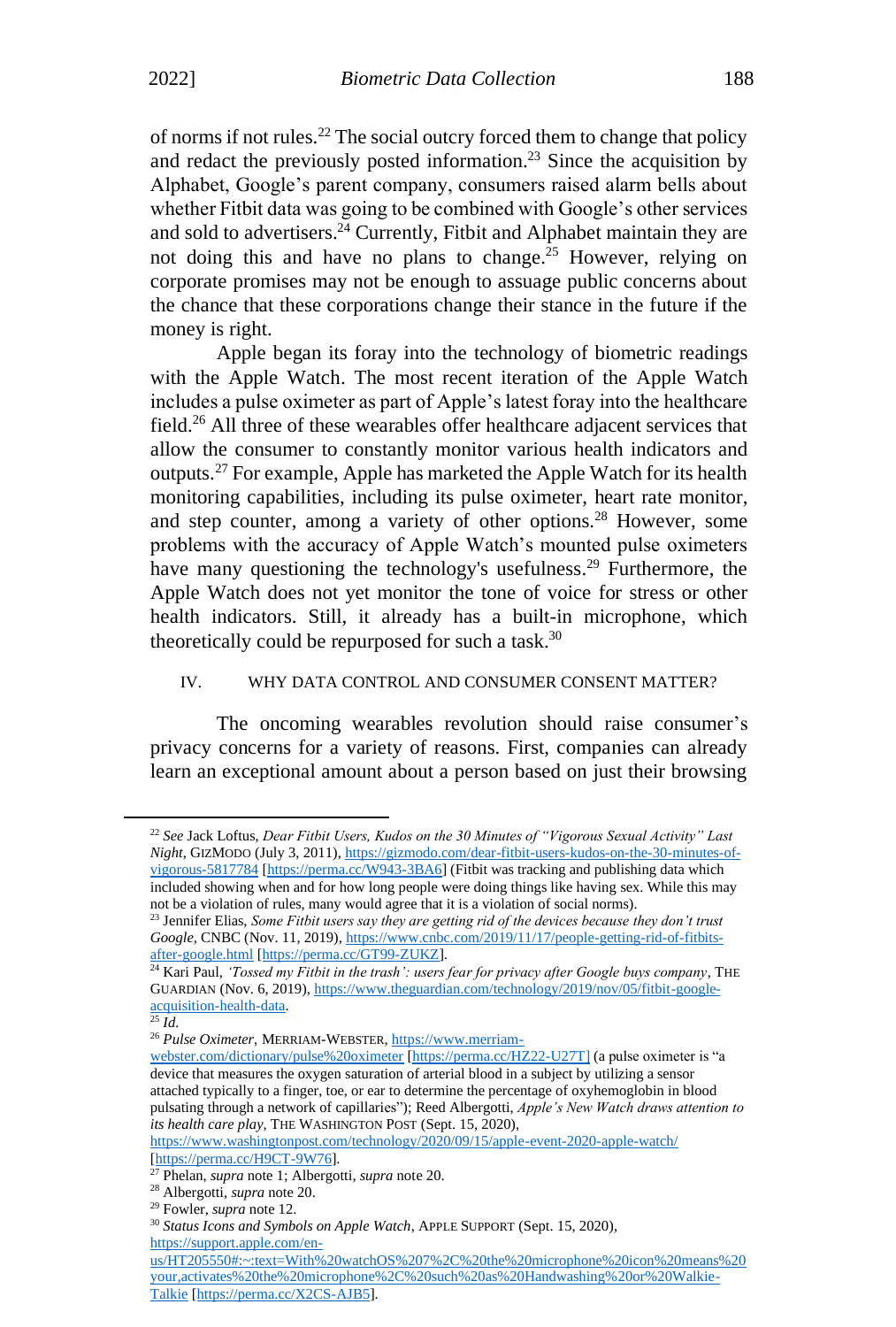or buving habits.<sup>31</sup> When Amazon, Google, or Apple partner the information they already gather with a person's emotional response data or other biometric information, the amount they can learn about their consumers quickly becomes unfathomably broad. For example, using location tracking combined with emotional tracking could inform a corporate entity about a driver's road rage, even isolated incidents which do not affect their driving, and allow a corporation to sell that information to an insurance company. Consumers should always have the right to decide if they are comfortable giving Amazon, Google, or Apple information about themselves and whether these corporations can use that information as they see fit. $32$  To ensure that consumers feel comfortable, and responsibly informed enough to make that decision, the law will need to keep pace with technology.

The current focus on protecting consumer data and preventing the unfettered sale and trade of consumer biometric data by state and international governments is admirable and important. Current law mandates corporations to protect data, inform consumers of data breaches or hacks that could expose their information, and ensure that entities must either get consent to transfer data or prevent corporations from transferring the data to another entity.<sup>33</sup> However, these laws leave a glaring hole in the regulatory scheme. Massive corporations like Amazon, Google, and Apple can use the biometric information they gather however they see fit, so long as that data stays in-house, without informing their potentially unwitting consumers.<sup>34</sup> These corporations are so large and diverse that they can use the data they gather for a myriad number of purposes, from marketing research to new product development, without the need to contract with a third party and alert users to novel uses.

So long as the law stays silent on this issue, it will not protect consumers from abuse when Amazon, Google, or Apple take the information they gather from health monitoring wearables and put it toward whatever purpose they wish. Whether that is consumer tracking, targeted marketing, or research into how products and website interaction affect users. Without requiring entities to provide notice to consumers and get consent for the projects they plan to use consumer data for—despite all the good that existing privacy protection laws afford biometric identifiers—the lack of notice still places consumers in an unenviable position of turning over data without knowledge of its use or purpose to use the latest technology.

<sup>31</sup> Hill, *supra* note 9.

<sup>32</sup> Manoush Zomorodi, *Do You Know How Much Private Information You Give Away Every Day*, TIME MAGAZINE (Mar. 29, 2017), <https://time.com/4673602/terms-service-privacy-security/> [\[https://perma.cc/Y9ZM-HBJH\]](https://perma.cc/Y9ZM-HBJH).

<sup>&</sup>lt;sup>33</sup> 740 ILL. COMP. STAT. 14 (2008): Biometric Information Privacy Act; WASH. REV. CODE § 19.375: Biometric Identifiers; TEX. CODE ANN. BUS. & COM. Title 11, Subtitle A, Chapter 503: Biometric Identifiers; CA. CIV. CODE § 1798.130: California Consumer Privacy Act of 2018 (West 2018); N.Y. GEN. BUS. § 899-aa – 899-bb (McKinney 2019); ARK. CODE ANN. § 4-110: Personal Information Protection Act (West 2019).

<sup>34</sup> WASH. REV. CODE § 19.375: Biometric Identifiers; 740 ILL. COMP. STAT. 14 (2008): Biometric Information Privacy Act (while both laws prevent a private corporation from profiting off the sale or transfer of biometric information, a company can use the information they have gathered for whatever in-house purpose they consider necessary).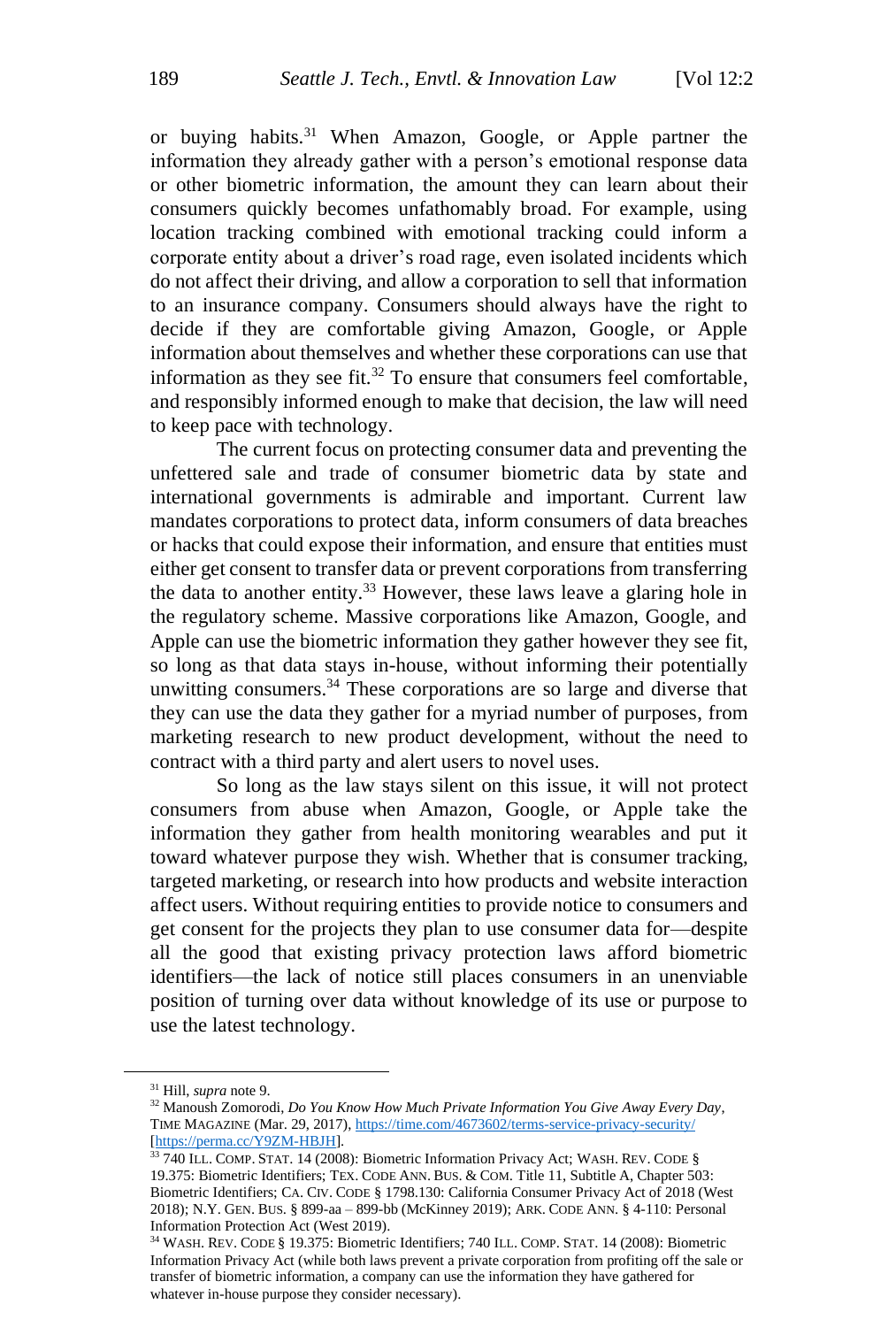Potential consumer data abuse by corporations that gather biometric data is of great concern and preventing this abuse should motivate government at all levels. In house abuses unfortunately do not represent the only threat and the ever-present fear of a data breach should give consumers pause before allowing corporations to collect their personal biometric data.<sup>35</sup> In the event of a large-scale breach, an entity housing the biometric data of millions of users cannot rectify a data breach by giving consumers new eyes or new heart rhythms, it cannot change the way their body responds to stress for them.<sup>36</sup> This data could then very easily become public, for anyone to access, effectively forever.

#### V. DATA DRIVES THE INFORMATION AGE

Companies in the tech industry rely on data for all manner of things and consumer data is a critical piece of their business model. How efficiently corporations collect consumer data drives how effectively they can use it. Data has become a form of currency for the corporate world in the information age, and the more data companies can gather on their users and consumers, the richer they will become as they translate that information into dollars. <sup>37</sup> Traditional data harvesting helps corporations develop everything from new products to targeted marketing, and when combined with the new accessibility of biometric information, corporations will be able to develop a more fine-tuned target for advertising and product development. <sup>38</sup> As biometric data collection improves and the userbase grows, marketing experts are especially excited about the improvements for real time tracking and the level of insight it provides for anyone monitoring the wearable.<sup>39</sup>

Non-biometric data collection is already a big business as companies are able to build highly accurate pictures of their users based on demographic information, search history, and purchase history that they collect passively as users visit websites, shop in store, and engage with their services.<sup>40</sup> Large companies like Amazon, Google, and Apple already enjoy a dominant position in society and in the market and look to

<sup>35</sup> Dan Jackson, *AG Report: Washingtonians Affected by Data Breaches Nearly Doubled in 2020*, WASHINGTON ATTORNEY GENERAL'S OFFICE (Oct. 28, 2020), [https://www.atg.wa.gov/news/news](https://www.atg.wa.gov/news/news-releases/ag-report-washingtonians-affected-data-breaches-nearly-doubled-2020)[releases/ag-report-washingtonians-affected-data-breaches-nearly-doubled-2020](https://www.atg.wa.gov/news/news-releases/ag-report-washingtonians-affected-data-breaches-nearly-doubled-2020) [\[https://perma.cc/M5AE-MZ42\]](https://perma.cc/M5AE-MZ42).

<sup>&</sup>lt;sup>36</sup> Ron Dichter, *Biometrics: Are We Going Too Far?*, FORBES FINANCE COUNCIL (June 5, 2017), [https://www.forbes.com/sites/forbesfinancecouncil/2017/06/05/biometrics-are-we-going-too](https://www.forbes.com/sites/forbesfinancecouncil/2017/06/05/biometrics-are-we-going-too-far/#1b37671b8d52)[far/#1b37671b8d52](https://www.forbes.com/sites/forbesfinancecouncil/2017/06/05/biometrics-are-we-going-too-far/#1b37671b8d52) [\[https://perma.cc/82BE-9TE7](https://perma.cc/82BE-9TE7) ]. ("biometrics are tricky… [I]f a biometric is compromised, you're done. You can't get a new ear." Quoting an interview with Stanford University Associate Professor of Law Woodrow Hartzog)

<sup>37</sup> *See* Frank Ohlhorst, *Big Data Analytics: Turning Big Data into Big Money*, JOHN WILEY & SONS, (2012) (using data to drive business potential has become so vital that authors are drafting how-to books to help aspiring business owners reap the benefits).

<sup>38</sup> Rex Yuxing Du, Oded Netzer, David Schweidel & Debanjan Mitra, *Express: Capturing Marketing Information to Fuel Growth*, AMERICAN MARKETING ASSOCIATION, J. OF MARKETING, 1- 21, 3 (2020), <https://journals-sagepub-com.proxy.seattleu.edu/doi/pdf/10.1177/0022242920969198> [\[https://perma.cc/9KMX-F3C3\]](https://perma.cc/9KMX-F3C3) (for business purposes, biometric data is being used to evaluate marketing creatives… enabling marketing research firms to collect data on how individuals respond to advertising and identify creatives that are most likely to resonate with the target audience").

<sup>&</sup>lt;sup>39</sup> *Id.* at 4 ("a compelling aspect of biometric data is its real-time nature. Smartwatches and activity trackers monitor heart rate and blood pressure at a given moment. Such wearable devices also offer a means by which individuals can be motivated").

<sup>40</sup> Hill, *supra* note 9.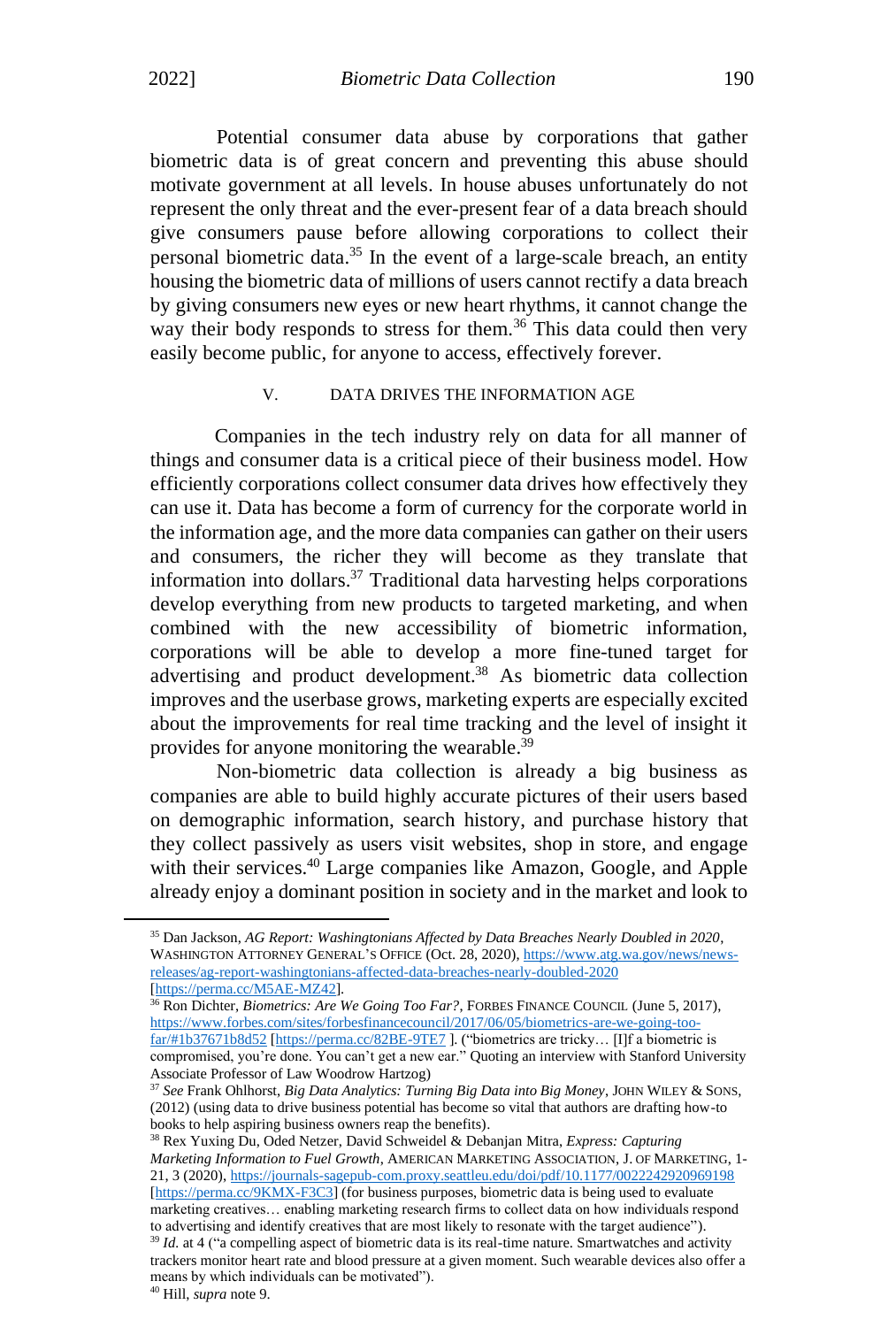take advantage of biometric products to grow their data harvesting ability.<sup>41</sup> The additional capability to track consumer biometric information, like monitoring stress while watching tv or heart rate while driving, will provide these companies with an unheard-of level of access to consumers. Companies with access on this level could effectively know everything about any wearable using consumer in real-time, even down to people's most private and personal emotions. <sup>42</sup> While improved advertising might be a boon to many consumers, the drawbacks of allowing nearly unfettered data collection by corporations warrants a careful case-by-case consideration by consumers about whether they are okay with that level of data collection. The solutions offered in this paper ensure that if consumers are uncomfortable with biometric data collection, they can remove themselves while still enjoying new and improved technology.

Companies are not blind to consumers' privacy concerns, and for now, companies across the board promise they are not storing or mining data they collect and interpret.<sup>43</sup> One day, however, these companies may decide that exploiting harvested consumer biometric data is too profitable or important to ignore. Policy makers must confront how to protect consumer rights before corporate abuse leads to irreparable harm. In most states, any company could sell the data it collects to any third party. Theoretically, a consumer's insurance rates could increase because Amazon sold data showing that consumer's heart rate increases whenever they begin to drive. Companies can collect and store the data indefinitely and use it for any purpose they consider necessary without ever informing consumers they were doing it.

#### VI. COMPARING BIG TECH DATA HARVESTING TO BIOBANKING RESEARCH TECHNIQUES

Getting samples for medical research can be an expensive and time-consuming process for researchers. To help alleviate this problem, many biomedical researchers have turned to the use of biobanks.<sup>44</sup> A biobank is an organization that collects and stores large quantities of biological samples, ensuring a steady and effective supply of samples for research purposes.<sup>45</sup> Traditional biobanks collect samples from biopsies and other surgeries.<sup>46</sup> They must collect samples from large sections of the

<sup>44</sup> *See generally* M G Hansson, *Ethics and Biobanks*, 100 BRIT. J. OF CANCER 8 (2008), <https://www.ncbi.nlm.nih.gov/pmc/articles/PMC2634684/> [\[https://perma.cc/ZV5Z-G5HN\]](https://perma.cc/ZV5Z-G5HN) (the use of human tissue material in combination with information about disease history and lifestyle in biomedical research has attracted a lot of interest by biomedical scientists).

<sup>45</sup> *Cf. Biobank*, NATIONAL INSTITUTE OF HEALTH (July 5, 2016), [https://www.nih.gov/AllofUs](https://www.nih.gov/AllofUs-research-program/biobank)[research-program/biobank](https://www.nih.gov/AllofUs-research-program/biobank) [\[https://perma.cc/E5ZA-7YM8\]](https://perma.cc/E5ZA-7YM8). ("a biobank is a repository that stores and manages biological samples known as biospecimens for use in research.")

<sup>46</sup> Elena Lapaz, *The Spanish Biobank Network, 10 years coordinating the collection of samples for research*, EL-LIPSE (Jan. 3, 2020[\) https://ellipse.prbb.org/the-spanish-biobank-network-10-years](https://ellipse.prbb.org/the-spanish-biobank-network-10-years-coordinating-the-collection-of-samples-for-research/)[coordinating-the-collection-of-samples-for-research/](https://ellipse.prbb.org/the-spanish-biobank-network-10-years-coordinating-the-collection-of-samples-for-research/) [\[https://perma.cc/Z5FP-ZHAK\]](https://perma.cc/Z5FP-ZHAK).

<sup>41</sup> Douglas Schmidt, *Google Data Collection* 2, DIGITAL CONTENT NEXT (Aug. 15, 2018), [https://www.ftc.gov/system/files/documents/public\\_comments/2018/08/ftc-2018-0074-d-0018-](https://www.ftc.gov/system/files/documents/public_comments/2018/08/ftc-2018-0074-d-0018-155525.pdf) [155525.pdf](https://www.ftc.gov/system/files/documents/public_comments/2018/08/ftc-2018-0074-d-0018-155525.pdf) [\[https://perma.cc/79RR-KVX8\]](https://perma.cc/79RR-KVX8) ("Google utilizes the tremendous reach of its products to collect detailed information about people's online and real-world behaviors").

<sup>42</sup> Phelan, *supra* note 1 (Amazon Halo can tell when you are stressed and warn you about it.)

<sup>43</sup> Phelan, *supra* note 1.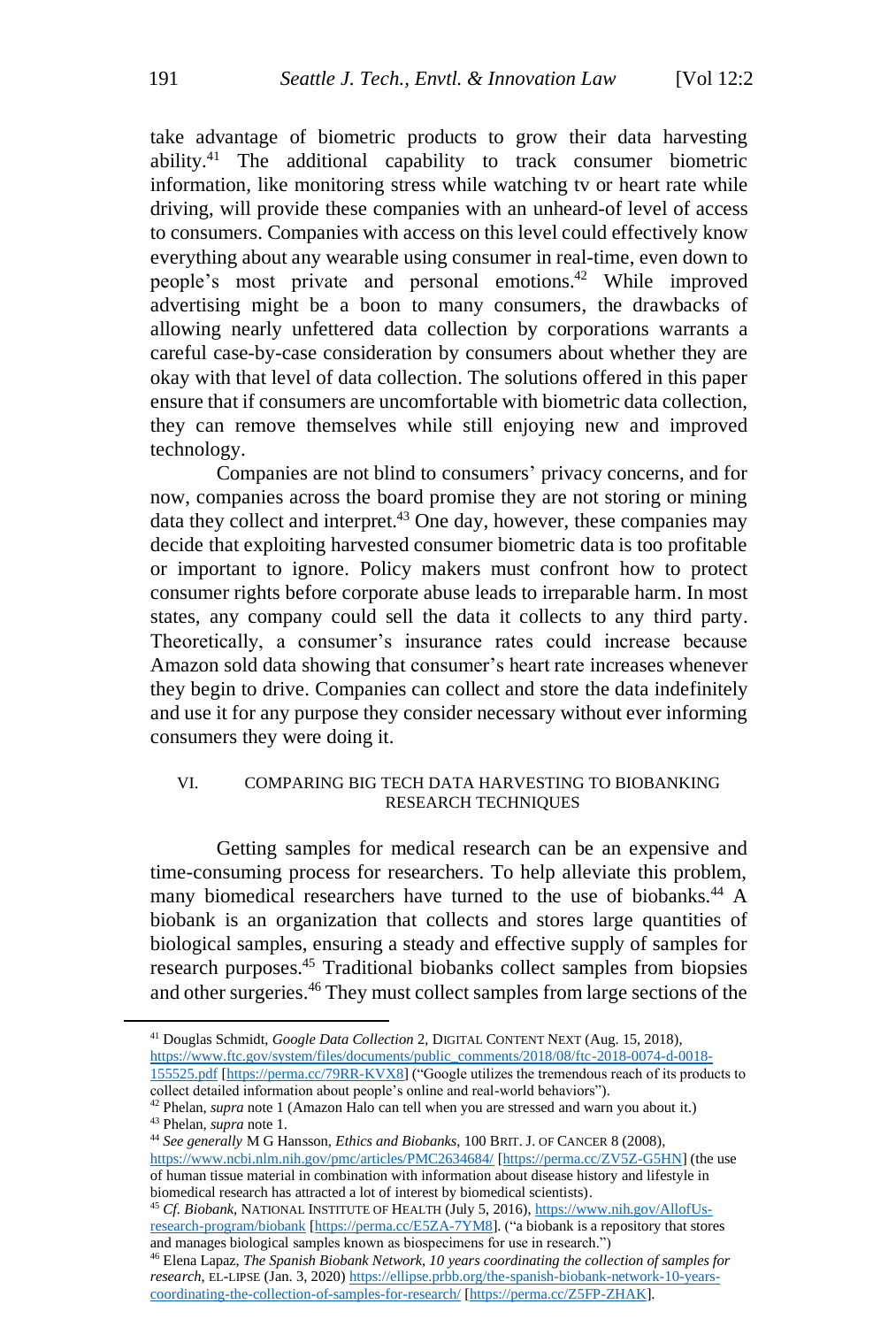population to ensure they have a wide variety of samples when researchers request access.<sup>47</sup>

Modern tech companies currently engage in large-scale data harvesting and then compile a repository of consumer data points. Amazon, Google, and Apple gather potentially billions of biometric data points from their consumers and store them indefinitely for various uses. Modern tech companies are acting like biobanks with electronic data points replacing physical tissues. Balancing the power dynamic between corporations and consumers is essential and using a dynamic consent model will help shift the balance of power toward consumers.

The most common theory of consent for biobanks is broad consent.<sup>48</sup> Broad consent is the system used when most people think of consent. Usually, a corporation or other entity asks once at the beginning of the interaction for permission to use data or samples in the future.<sup>49</sup> Companies write consent agreements to provide the corporation with extensive leeway to use that data for their ends then. Consumers can still withdraw their consent to have their data collected by request or demand as the situation may require.<sup>50</sup> Companies almost always employ broad consent. By placing board consent language within the terms and conditions, which people usually do not read, they cast as wide a net as possible to catch a large consumer base. <sup>51</sup> Broad consent helps in the biobank world because the samples collected are usually stored for extended periods. It is easy to lose contact with donors who typically do not have an ongoing relationship with the biobank in charge of their samples.<sup>52</sup> Tech companies whose products live on a consumer's wrist or in their pocket have near-continuous access to their donors, a benefit which biobanks do not enjoy. To manage these ethical concerns, broad consent is an easy solution. It allows the biobank to describe the upcoming research framework without specifics and allows the donor to "fire and forget." They can give a sample, sign a form, and never think about it again if they do not want to. They also never know if or for what any samples they may give are used for, which may be a blessing to some and a curse to others.

<sup>47</sup> *Id.*

<sup>48</sup> Kristin Steinsbekk, Bjorn Myskja & Berge Solberg, *Board Consent versus Dynamic Consent in Biobank Research: Is Passive Participation an Ethical Problem*, EUR. J. HUM. GENETICS, 897-902 (Jan. 9, 2013), <https://www.ncbi.nlm.nih.gov/pmc/articles/PMC3746258/> [\[https://perma.cc/JZC2-](https://perma.cc/JZC2-UF9G) [UF9G\]](https://perma.cc/JZC2-UF9G).

<sup>49</sup> *Id.*

<sup>50</sup> *Cf.* Steinsbekk, Myskja & Solberg, *supra* note 48 at 897.

<sup>51</sup> *See* Caroline Cakebread, *You're not alone, no one reads the terms of service agreements*, BUSINESS INSIDER (Nov 15, 2017), [https://www.businessinsider.com/deloitte-study-91-percent](https://www.businessinsider.com/deloitte-study-91-percent-agree-terms-of-service-without-reading-2017-11#:~:text=A%20Deloitte%20survey%20of%202%2C000%20consumers%20in%20the,higher%20with%2097%25%20agreeing%20to%20conditions%20before%20reading)[agree-terms-of-service-without-reading-2017-](https://www.businessinsider.com/deloitte-study-91-percent-agree-terms-of-service-without-reading-2017-11#:~:text=A%20Deloitte%20survey%20of%202%2C000%20consumers%20in%20the,higher%20with%2097%25%20agreeing%20to%20conditions%20before%20reading)

[<sup>11#:~:</sup>text=A%20Deloitte%20survey%20of%202%2C000%20consumers%20in%20the,higher%20](https://www.businessinsider.com/deloitte-study-91-percent-agree-terms-of-service-without-reading-2017-11#:~:text=A%20Deloitte%20survey%20of%202%2C000%20consumers%20in%20the,higher%20with%2097%25%20agreeing%20to%20conditions%20before%20reading) [with%2097%25%20agreeing%20to%20conditions%20before%20reading](https://www.businessinsider.com/deloitte-study-91-percent-agree-terms-of-service-without-reading-2017-11#:~:text=A%20Deloitte%20survey%20of%202%2C000%20consumers%20in%20the,higher%20with%2097%25%20agreeing%20to%20conditions%20before%20reading) [\[https://perma.cc/8L4W-](https://perma.cc/8L4W-ZSBR)[ZSBR\]](https://perma.cc/8L4W-ZSBR) (roughly 91% of Americans do not read the terms of service for online agreements before they sign them).

<sup>52</sup> *Cf.* Steinsbekk, Myskja & Solberg, *supra* note 48 at 898-899. (because there is a passive relationship between donor and biobank, it is much easier for there to be a loss of communication channels between donor and biobank. Broad Consent needs fewer points of contact between donor and biobank to continue to allow the sample to be useful is beneficial to biobanks because it makes it easier for them to operate. They are not reliant on being able to get in touch with donors continually.)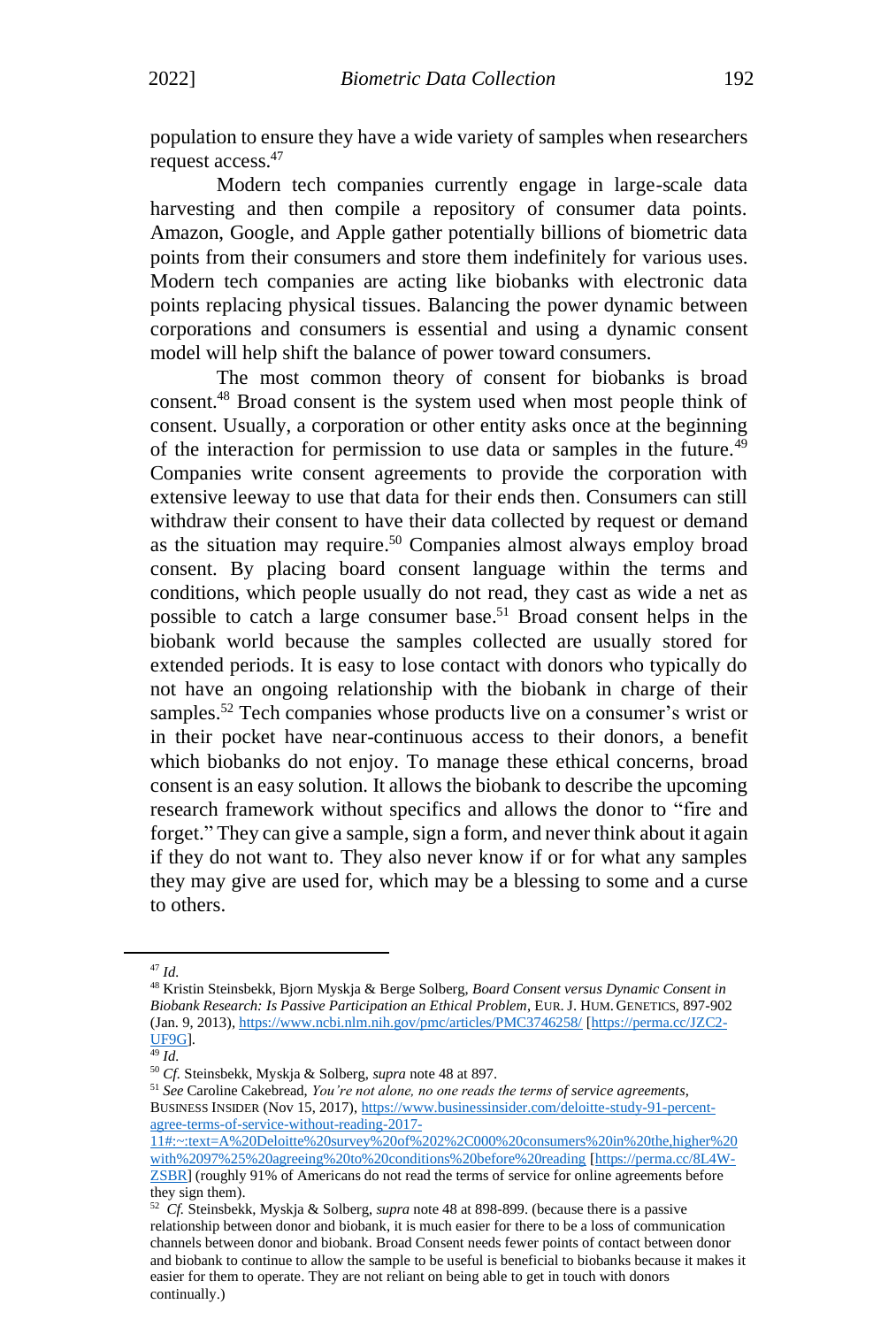A burgeoning theory in biobank ethics is the use of "dynamic consent."<sup>53</sup> Dynamic consent is a more active process of obtaining and maintaining donor consent for research projects than broad consent.<sup>54</sup> Dynamic consent requires the biobank to get consent at the time of donation, and every time the biobank uses the donor sample in a new project.<sup>55</sup> The biobank needs to reaffirm consent from the donor for that specific use of their sample.<sup>56</sup> This system has several significant advantages: (1) it centers donors in the decision-making process, (2) it increases respect for the autonomy of donors, and (3) it transfers control of the decision making process of the use of a donor's samples back to the donors.<sup>57</sup> The most significant drawback is the loss of useful samples when the biobank loses contact with donors or when donors refuse to consent for their samples to be used.<sup>58</sup> Unlike the current broad consent model, dynamic consent's stringent framework requiring corporations/ biobanks to provide consumers information about their data use helps keep consumers better informed. 59

Dynamic consent is still not common in the world of biobanking. $60$ Researchers raise concerns about what dynamic consent will mean in practice when it gives individual donors the right to make ethical determinations about where their samples go, potentially constraining research projects because of personal fluctuating ethics, or lack of response to new questionnaires from donors.<sup>61</sup> Maintaining the infrastructure necessary to track donors over an extended period of time to ensure that samples will still be available for use when projects require them will necessitate a change in planning and execution for traditional biobanks. <sup>62</sup> In recognition of these problems, many biobanks have turned to technology to improve the infrastructure they need to communicate with donors efficiently.<sup>63</sup> This embrace of technology by traditional biobanks all but ensures that tech companies will be well positioned to communicate with consumers when they wish to engage with consumers' data. If biobanks can adopt new, more effective means of communicating with donors, then it makes sense that tech companies that regularly exist on their consumer's wrists or in their pockets or both would have a massive advantage in communicating changes in biometric data usage for consumers' dynamic consent.

<sup>53</sup> *See generally* Steinsbekk, Myskja & Solberg, *supra* note 48.

<sup>54</sup> *See generally* Steinsbekk, Myskja & Solberg, *supra* note 48.

<sup>55</sup> *Id*. at 898.

<sup>56</sup> *Id.*

<sup>57</sup> *See generally* Steinsbekk, Myskja & Solberg, *supra* note 48.

<sup>58</sup> *Cf.* Steinsbekk, Myskja & Solberg, *supra* note 48. (In a system where samples can't be used unless a donor affirmatively consents to each use of a sample the biggest risk to the biobank is that people will either be unable to respond, forget or for some other reason refuse. A switch to dynamic consent would be forced to address these issues.)

<sup>59</sup> *Id.* at 898. <sup>60</sup> *Id*.

<sup>61</sup> *Id*. at 901.

<sup>62</sup> *Cf.* Steinsbekk, Myskja & Solberg, *supra* note 48. (The new model proposed by the authors would not be successful without some dramatic shifts in technology and infrastructure use to support it). <sup>63</sup> *Cf.* Steinsbekk, Myskja & Solberg, *supra* note 48 at 899. (A fair amount of this technology change was driven by a changing ability to use email instead of traditional mail. The rise of smart phones will only improve this ability to reach donors with relative ease.)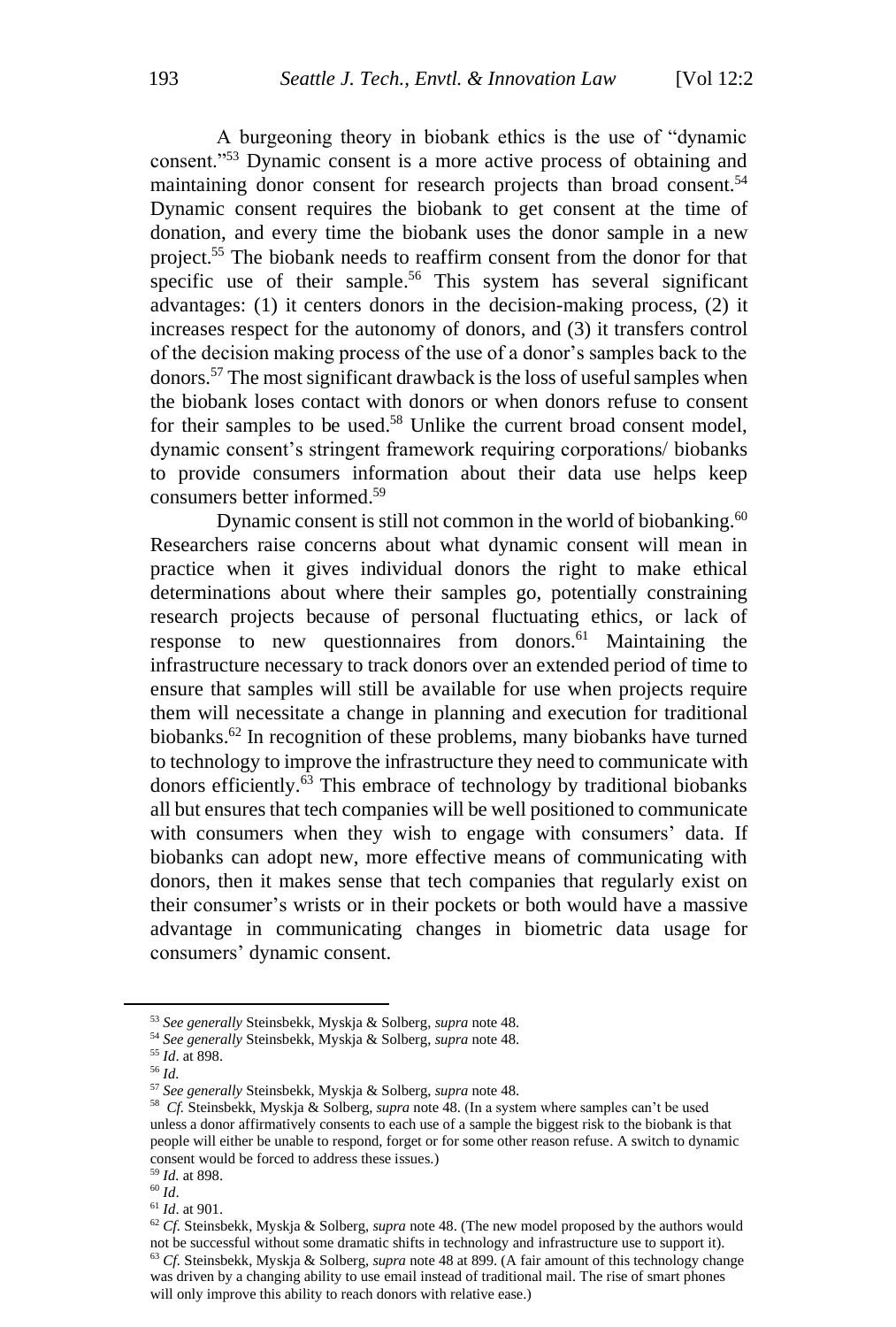Modern researchers have recognized the difficulty common theories of consent in research participation have concerning ethical concerns that arise from massive levels of passive monitoring that comes with the reach of Amazon, Apple or Google.<sup>64</sup> These corporations are doing the sort of data harvesting the largest biobanks can only dream of, thanks to their vast consumer bases.<sup>65</sup> The only significant difference between a traditional biobank and tech companies is the form of the sample.<sup>66</sup>

As private corporations gather more biometric information through wearables, they effectively act more like biomedical research firms engaged in biobanking for undetermined research projects. The imposition of dynamic consent would have a significant benefit in American's daily life when one considers the level of daily involvement Amazon, Google and Apply have on daily life. A significant problem for dynamic consent from a traditional biobank's perspective is losing sample materials because the biobank cannot reach the donor with requests for consent to use their samples. Unlike a traditional biobank, Amazon, Google, and Apple have near continuous access to their users through the ubiquitous nature of smartphones and will be able to ensure higher response rates by using the technology already in place to affirm or deny consent. Every time a new project is about to begin, these tech companies can send an alert to users allowing them the option to consent effectively on the spot to that data usage.<sup>67</sup>

#### VII. WHERE IS CONGRESS? THE FEDERAL RESPONSE TO BIOMETRIC **PRIVACY**

Few states have passed laws on biometric privacy, which makes the legal landscape unstable with the potential to shift dramatically if states adopt laws with up to fifty different standards. Despite a minority of states taking up biometric privacy laws, the Federal Government continues to drag its feet in finding a workable solution. The Senate is beginning to

<sup>65</sup> *See 10 Largest Biobanks in the World*, BIOBANKING.COM (May 28, 2018), <https://www.biobanking.com/10-largest-biobanks-in-the-world/> [\[https://perma.cc/2CQP-RZZX\]](https://perma.cc/2CQP-RZZX) (the largest biobank in the world has roughly 20 million human derived samples dating back 30 years. These numbers are insignificant when compared to the reach of tech companies whose consumers number in the hundreds of millions or even billions).

<sup>64</sup> *See* Barbara Koenig, *Have We Asked Too Much of Consent*, HASTINGS CENT. REP. 1, 44 (Jul. – Aug. 2014), <https://www.ncbi.nlm.nih.gov/pmc/articles/PMC4249719/> [\[https://perma.cc/L3R4-](https://perma.cc/L3R4-RC5K) [RC5K\]](https://perma.cc/L3R4-RC5K). (the idea that consent has its limitations and consent in the context of what Apple, Google, and Amazon are doing is failing the consumers who theoretically should have some idea what it is they are consenting to give meaningful consent).

<sup>66</sup> *Cf.* Hansson, *supra* note 44. (While the cited paper does not explicitly discuss a comparison between traditional biobanks and tech companies' data collection practices, its discussion of what a biobank is and looks like appears substantially like the data pools collected by tech companies for significant later use).

<sup>67</sup> *Cf.* Andrew Gazdecki, *What is a Push Notification? And Why Should You Care?*, BIZNESS APPS, (Feb. 2014), <https://www.biznessapps.com/blog/what-is-a-push-notification/>

[<sup>\[</sup>https://perma.cc/KC7B-2GLE\]](https://perma.cc/KC7B-2GLE) (just as Twitter and Facebook can send a push notification to a user's phone when they are tagged or a new post is made, companies that utilize wearables paired to mobile applications can use push notifications to allow users to open a link to review what they would be consenting to allowing their data to be used for and allows the company to comply with dynamic consent requirements).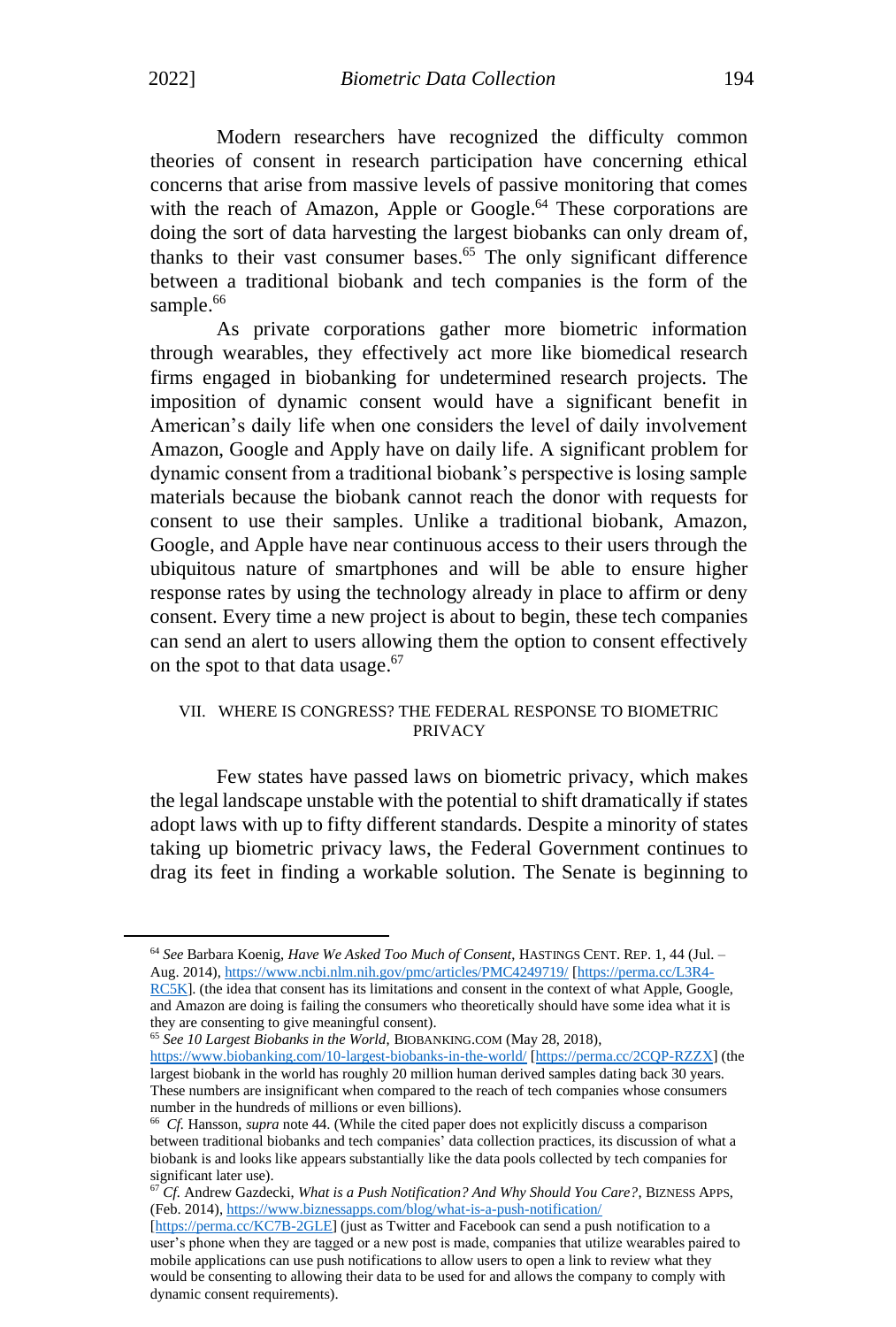consider a bill on the subject, though it is still in the first stages of Congressional consideration.<sup>68</sup>

In early August 2020, Senator Bernie Sanders (I-Vt) and Senator Jeff Merkley (D-Or) introduced the National Biometric Information Privacy Act, which is modeled heavily on Illinois's BIPA law.<sup>69</sup> The law is built on three key provisions: (1) a requirement to obtain consent from individuals prior to collecting their biometric identifiers; (2) a private cause of action against covered entities that violate its protections; and, (3) an obligation to protect biometric identifiers similarly to how organizations are required to protect other sensitive information like Social Security Numbers.<sup>70</sup> The bill provides for statutory damages, either \$1,000 for each violation or actual damages, whichever would be larger of the two.<sup>71</sup> The bill, as currently proposed, excludes academic institutions and government agencies at every level.<sup>72</sup> The bill requires that all covered entities be required to maintain and publish a written policy detailing their data retention schedule and guidelines for destroying retained biometric information. <sup>73</sup> The bill also limits retention to one year after the consumer's last interaction with the entity.<sup>74</sup> Additionally, the bill incorporates a component of California's general data privacy law, which would create a "right to know," requiring covered entities to inform consumers about the purpose and length of the collection, storage, and use, as well as obtain a written release from consumers about the collection, storage, and use.<sup>75</sup> Finally, the bill would require covered entities to obtain a written release prior to the disclosure of any biometric identifier, which would have to include the data being disclosed, the reason for the disclosure and the recipients of the data.<sup>76</sup>

As of January 2021, the bill has been read twice on the Senate floor and was referred to the Senate Judiciary Committee.<sup>77</sup> The Committee has not acted further since referral. <sup>78</sup> It will be important for those concerned with privacy to monitor and pressure members of the Judiciary Committee to take up the issue in the near future, especially when the alternative is the piecemeal set of solutions states are adopting.

#### VIII. A BRIEF STATE LAW OVERVIEW

- <sup>70</sup> *Id*. <sup>71</sup> *Id*.
- <sup>72</sup> *Id*.
- <sup>73</sup> *Id*.
- <sup>74</sup> *Id*.
- <sup>75</sup> *Id*.
- <sup>76</sup> *Id*.

 $78$  A search of the Committee on the Judiciaries official website revealed no minutes of proceedings, hearings, or debate on S. 4400 – National Biometric Information Privacy Act.

<sup>68</sup> Joseph Lazzarotti, *National Biometric Information Privacy Act, Proposed by Sens. Jeff Merkley And Bernie Sanders*, JDSUPRA (Aug. 6, 2020), [https://www.jdsupra.com/legalnews/national](https://www.jdsupra.com/legalnews/national-biometric-information-privacy-19153/)[biometric-information-privacy-19153/](https://www.jdsupra.com/legalnews/national-biometric-information-privacy-19153/) [\[https://perma.cc/KJ33-F7J7\]](https://perma.cc/KJ33-F7J7).

<sup>69</sup> *Id.*

<sup>77</sup> Congressional staffer, *All Actions S.4400*, US Congress, (Aug. 3, 2020),

[https://www.congress.gov/bill/116th-congress/senate-bill/4400/all-actions.](https://www.congress.gov/bill/116th-congress/senate-bill/4400/all-actions)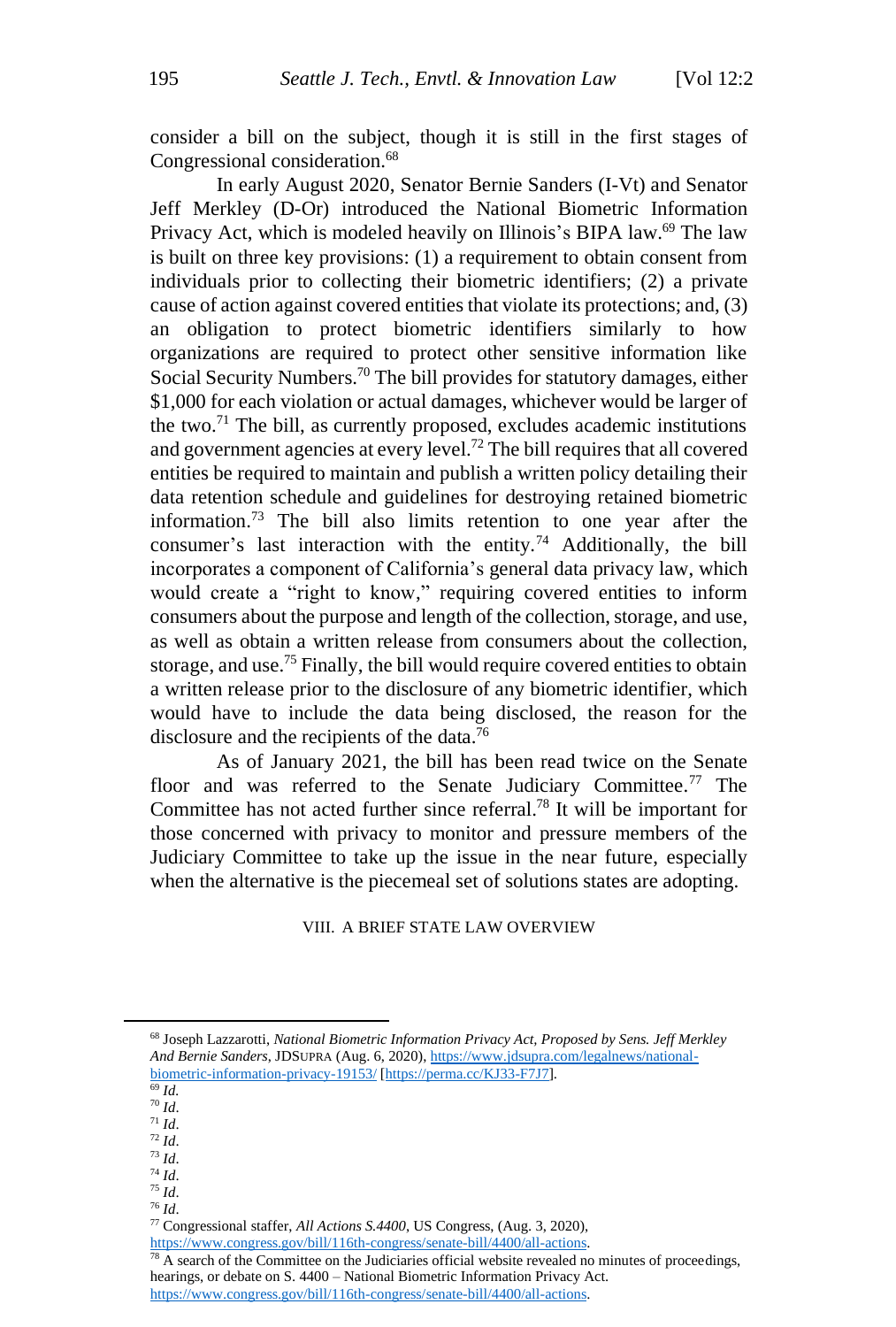A small number of states have enacted laws that protect their citizens and punish corporations with civil penalties for selling or distributing biometric information without consumer consent.<sup>79</sup> These states also impose civil penalties if a corporation negligently fails to protect biometric information from data hacks.<sup>80</sup> So far, seven states (Illinois, Washington, Texas, California, New York, Arkansas, and Virginia) have enacted laws that protect the privacy interests of consumers.<sup>81</sup> While a few are biometric specific, the rest are focused more generally on consumer privacy.<sup>82</sup> While all seven states have different requirements to maintain compliance, they all impose different penalties and define protected information in different ways.<sup>83</sup> This patchwork regulatory scheme creates confusion for corporations and consumers that work with biometric information. Maintaining this patchwork regulatory scheme will lead to issues with enforcement and compliance for corporations that will have to contend with a wide variety of complicated laws across state lines. This will increase costs for companies that must follow, and potentially litigate, untested laws each time a state passes a new biometric protection law.<sup>84</sup>

This patchwork of state laws does not work efficiently in a world where most corporations are national or global in scope and use data in a global setting.<sup>85</sup> Violations may vary between states as some states require corporations notify consumers about what their biometric information may be used for, and different states demand notice at different times or for different things. Others may impose stricter requirements like requiring

<sup>79</sup> Ted Claypoole & Cameron Stoll, *Developing Laws Address Flourishing Commercial Use of Biometric Information*, BUS. LAW TODAY, AM. BAR ASS'N. (May, 2016), [https://www.americanbar.org/groups/business\\_law/publications/blt/2016/05/08\\_claypoole/](https://www.americanbar.org/groups/business_law/publications/blt/2016/05/08_claypoole/) [\[https://perma.cc/6C6L-BK87\]](https://perma.cc/6C6L-BK87).

<sup>80</sup> *Id.*

<sup>81</sup> Biometric Information Privacy Act, 740 ILL. COMP. STAT. 14 (2008); Biometric Identifiers, WASH. REV. CODE § 19.375 (2017); Biometric Identifiers, TEX. CODE ANN. BUS. & COM. Title 11, Subtitle A, Chapter 503; California Consumer Privacy Act of 2018, CAL. CIV. CODE § 1798.130 (West 2018); N.Y. GEN. BUS. § 899-aa – 899-bb (McKinney 2019); Personal Information Protection Act, ARK. CODE ANN. § 4-110: (West 2019); Rebecca Klar, *Virginia Governor Signs Comprehensive Data Privacy Law*, THE HILL (Mar. 2, 2021), [https://thehill.com/policy/technology/541290-virginia-governor-signs-comprehensive-data-privacy](https://thehill.com/policy/technology/541290-virginia-governor-signs-comprehensive-data-privacy-law)[law](https://thehill.com/policy/technology/541290-virginia-governor-signs-comprehensive-data-privacy-law) [\[https://perma.cc/UA7Z-5L4V\]](https://perma.cc/UA7Z-5L4V).

<sup>&</sup>lt;sup>82</sup> Biometric Information Privacy Act, 740 ILL. COMP. STAT. 14 (2008); Biometric Identifiers, WASH. REV. CODE § 19.375 (2017); Biometric Identifiers, TEX. CODE ANN. BUS. & COM. Title 11, Subtitle A, Chapter 503 (Illinois, Texas, and Washington are all specific to biometrics) California Consumer Privacy Act of 2018, CAL. CIV. CODE § 1798.130 (West 2018); N.Y. GEN. BUS. § 899-aa – 899-bb (McKinney 2019); Personal Information Protection Act, ARK. CODE ANN. § 4-110: (West 2019); Klar, *supra* note 81 (The rest have only general data privacy protection laws that apply to consumer biometrics by extension)

<sup>83</sup> California Consumer Privacy Act of 2018, CAL. CIV. CODE § 1798.130 (West 2018); Biometric Information Privacy Act, 740 ILL. COMP. STAT. 14 (2008); Biometric Identifiers, WASH. REV. CODE § 19.375 (2017) (for example, California law encapsules their biometric protection in a general data privacy bill while states like Washington and Illinois specifically target and define protected biometric data and identifiers).

<sup>84</sup> Shaun Jamison, Note, Creating *a National Data Privacy Law for the United State*, 10 CYBARIS 1, Article 2. (2019), <https://open.mitchellhamline.edu/cybaris/vol10/iss1/2> [\[https://perma.cc/WBC9-](https://perma.cc/WBC9-V2AN) [V2AN\]](https://perma.cc/WBC9-V2AN).

<sup>85</sup> *See* Dan Alaimo, *Amazon Dominates International Marketplace Reach*, RETAIL DIVE (Sept. 10, 2018), [https://www.retaildive.com/news/amazon-dominates-international-marketplace](https://www.retaildive.com/news/amazon-dominates-international-marketplace-reach/531926/)[reach/531926/](https://www.retaildive.com/news/amazon-dominates-international-marketplace-reach/531926/) [\[https://perma.cc/T526-XUCT\]](https://perma.cc/T526-XUCT). (in 2018 Amazon reached across 58 countries and had the world's largest online population reach of 1.2 billion people).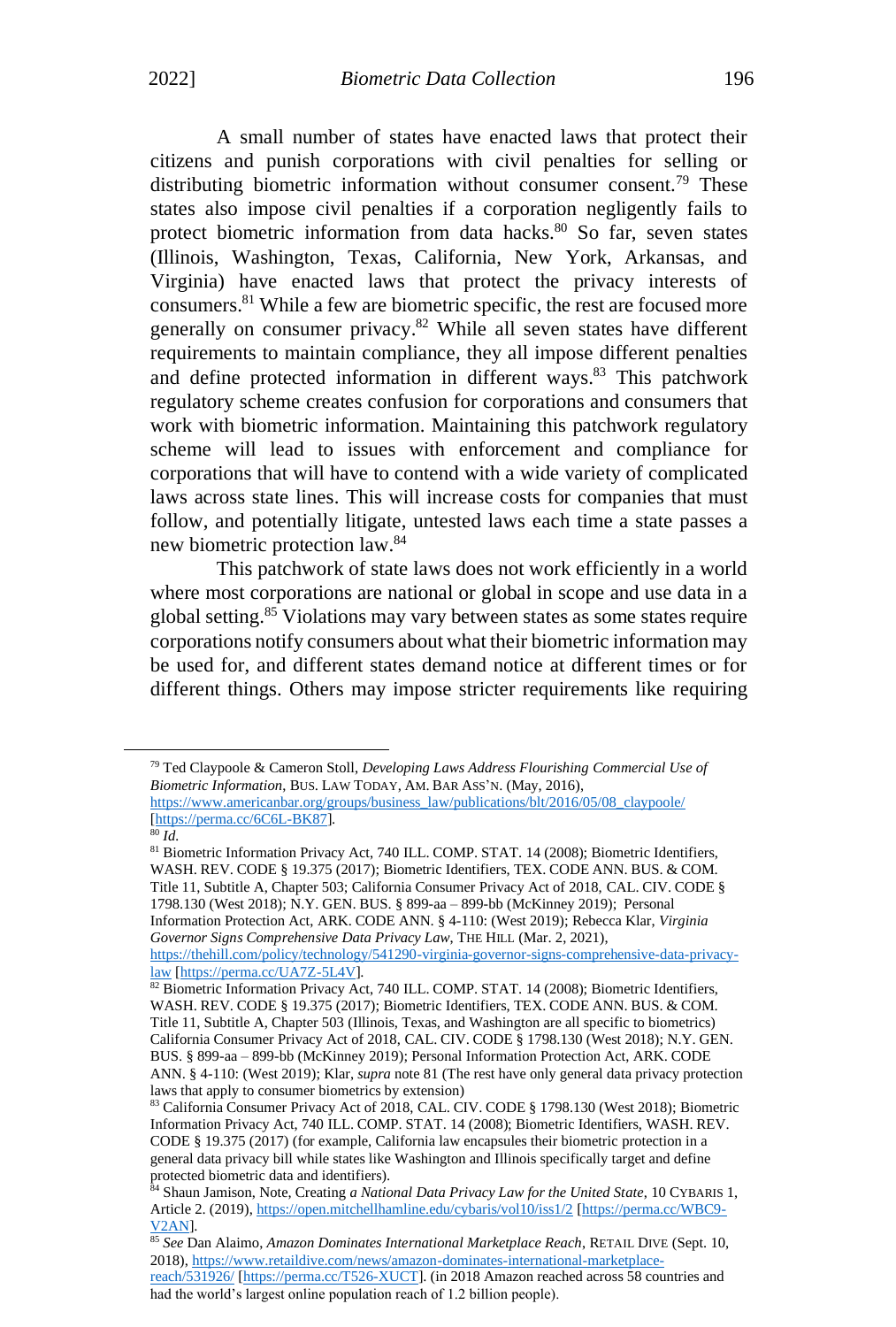consent before companies can use their data.<sup>86</sup> These statutory inconsistencies create a situation where companies risk making costly mistakes in the patchwork system, or where they may simply stop doing business in the jurisdictions that impose the strictest requirements. The world's reliance on the internet can make legal changes arising at state boundaries a hinderance if corporations must adjust their virtual world up to fifty different ways. The federal government can help alleviate the stress of a state-by-state patchwork by adopting a national standard.

Enforcement varies across state lines. Some states rely on a private cause of action wherein any citizen can bring a claim for monetary damages against any company they believe has violated their biometric privacy rights.<sup>87</sup> On the other hand, some states limit who may bring the action to the state Attorney General's office, typically under the framework of the state's consumer protection act.<sup>88</sup> Limiting the cause of action to the Attorney General's office creates a significant risk of underenforcement in situations where the state Attorney General's office does not have the political will or the resources to pursue these infractions.<sup>89</sup> This bottleneck does more harm than good to consumers who are looking to ensure that companies in violation of the law are held accountable for their transgressions or mistakes.

#### IX. STATE SOLUTIONS: THE IMPORTANT TANGIBLE DIFFERENCES BETWEEN TWO COMPREHENSIVE BIOMETRIC DATA PROTECTION LAWS IN ILLINOIS AND WASHINGTON

Illinois passed the nation's first biometric specific data protection law. Every state since then has copied the basic parameters of the Illinois biometric data protection scheme. While each state invariably has tweaked the law to a certain degree, the concepts remain largely the same across the country. Illinois has one of the only state laws that allows a private cause of action and because it has been in effect the longest, the state has built up the largest amount of case law on the topic. This allows for a more thorough analysis of the impacts a private cause of action for violations of biometric law has on the state and the consumers within.

<sup>86</sup> California Consumer Privacy Act of 2018, CAL. CIV. CODE § 1798.130 (West 2018) (California's Information privacy law requires only that business which collect personal information provide notice to consumers); Biometric Information Privacy Act, 740 ILL. COMP. STAT. 14 (2008) (Illinois requires corporations provide both notice and consent before private entities can gather and store consumer biometric data).

<sup>87</sup> *See* NBC, *Illinois Facebook Users Can Now File Claims for Payouts in \$650 Million Lawsuit settlement*¸ NBC CHICAGO (Sept. 22, 2020), [https://www.nbcchicago.com/news/local/illinois](https://www.nbcchicago.com/news/local/illinois-facebook-users-can-now-file-claims-for-payouts-in-650-million-lawsuit-settlement/2342967/)[facebook-users-can-now-file-claims-for-payouts-in-650-million-lawsuit-settlement/2342967/](https://www.nbcchicago.com/news/local/illinois-facebook-users-can-now-file-claims-for-payouts-in-650-million-lawsuit-settlement/2342967/) [\[https://perma.cc/3777-ZTU4\]](https://perma.cc/3777-ZTU4) ("the lawsuit — one of more than 400 filed against tech companies

big and small in the past five years, by one law firm's count…"). <sup>88</sup> TEX. CODE ANN. BUS. & COM. Title 11, Subtitle A, Chapter 503; Biometric Identifiers,

WASH. REV. CODE § 19.375: Biometric Identifiers (2017) (Texas and Washington limit the cause of action to the state Attorney General's Office).

<sup>89</sup> WASH. REV. CODE § 19.375: Biometric Identifiers (2017) (Washington State's biometric protection law only creates a public cause of action through the Attorney General's office through the framework of the state's Consumer Protection Act. Private citizens have no personal ability to sue offending companies).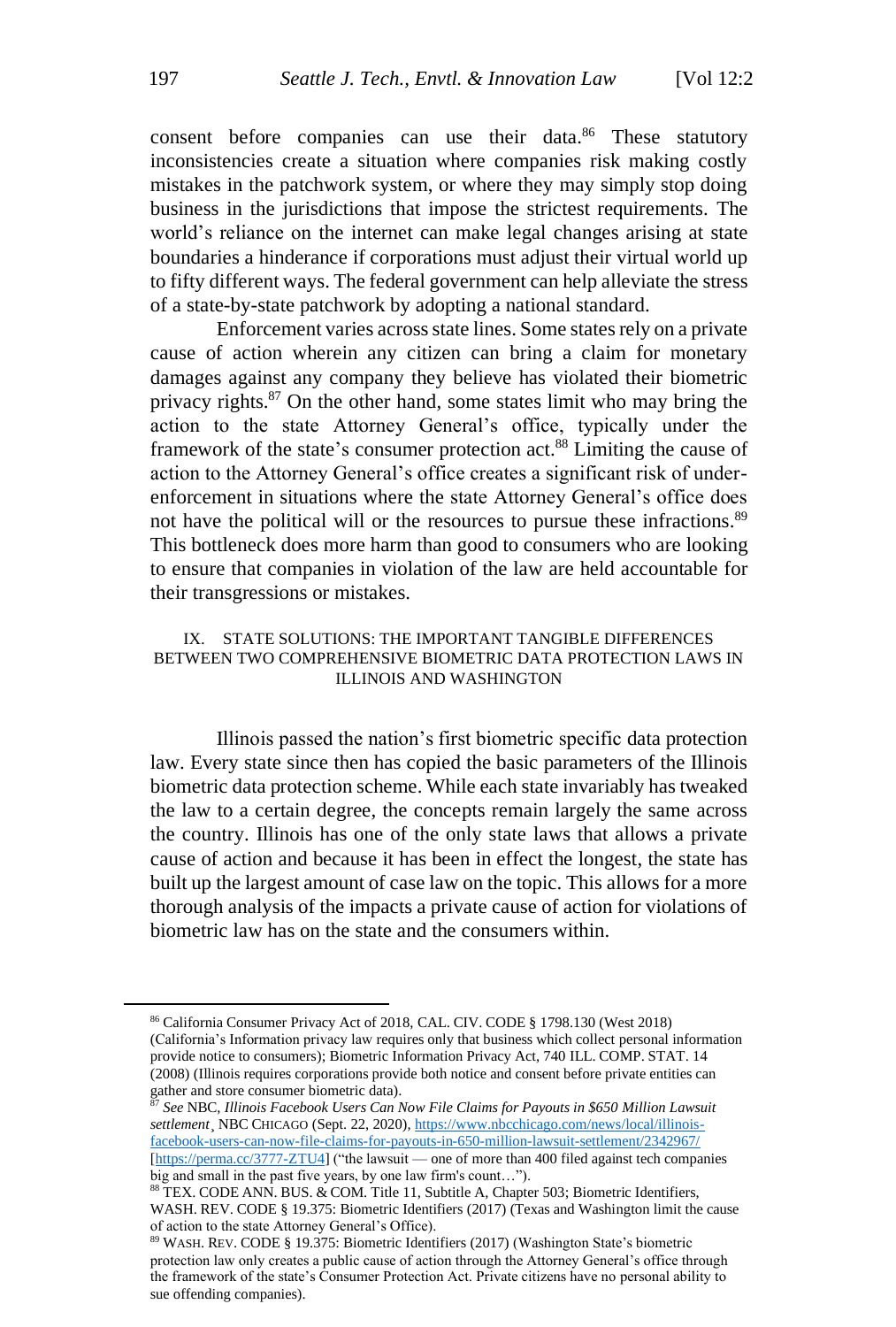#### *A. Illinois*

In 2008, Illinois passed the Biometric Information Privacy Act (BIPA). <sup>90</sup> This was the first privacy law in the U.S. that specifically protected biometric information.<sup>91</sup> Illinois employed a narrow definition of biometric identifiers, limiting protections to the following identifiers: iris scans, fingerprints, voiceprints, and facial or hand geometric scans.<sup>92</sup> Besides being the first of its kind, BIPA is the only state law that explicitly grants a private cause of action to its citizens, allowing them to pursue private civil suits when they believe their biometric privacy rights have been infringed upon by a corporation.<sup>93</sup> The law also limits how long a company is allowed to maintain records of consumers' biometric identifiers.<sup>94</sup> Additionally, the law created standard damages for each infraction, delineating between negligent violations (\$1000 per infraction) and willful or reckless violations  $(\$5000$  per infraction).<sup>95</sup> Furthermore, the law imposes strict requirements on corporations; the corporation must obtain written informed release from each consumer to transfer information to any other entity. <sup>96</sup> Even with this release, BIPA prevents a corporation from profiting off the transfer of biometric information.<sup>97</sup>

Illinois's private cause of action provision has significantly affected litigation in the state. Illinois has become a hotbed of class action litigation against companies that deal in biometric information.<sup>98</sup> The largest class action suit was settled in 2020 against Facebook and created a \$650 million award to be distributed to Illinois' Facebook users whose data was used improperly. <sup>99</sup> This class action suite arose out of Facebook's use of artificial intelligence in facial recognition technology through Facebook's photo tagging feature.<sup>100</sup> Facebook created a massive database of every user's face for the tagging feature without asking users for their consent. <sup>101</sup> The rise in litigation has been a double-edged sword for the state as it has led to large class-based payouts for BIPA violations, while also substantially increasing litigation costs as hundreds of plaintiffs brought suit for violations by businesses around the country.<sup>102</sup> The benefits to consumers from class-based payouts and the changes it invariably drives in market decisions likely outweighs the negatives of increased costs due to large amounts of litigation.

<https://www.datadividendproject.com/cladetails/facebookclaims> [\[https://perma.cc/37TC-LPAL\]](https://perma.cc/37TC-LPAL) ("Facebook users in Illinois filed a class action, alleging that Facebook had not obtained written releases from them and retained the data without retention deletion schedules as required by the Illinois Biometric Information Privacy Act").

<sup>&</sup>lt;sup>90</sup> 740 ILL. COMP. STAT. 14: Biometric Information Privacy Act (2008).

<sup>&</sup>lt;sup>91</sup> See Id. (Illinois BIPA law, passed in 2008, was the first of its kind in the nation).

<sup>92</sup> *Id*.

<sup>93</sup> *Id*.

<sup>94</sup> *Id*. <sup>95</sup> *Id*.

<sup>96</sup> *Id*.

<sup>97</sup> *Id*.

<sup>98</sup> NBC Chicago, *supra* note 87.

<sup>99</sup> *Id.*

<sup>100</sup> NBC Chicago, *supra* note 87.

<sup>&</sup>lt;sup>101</sup> *Facebook Claims*, DATA DIVIDEND PROJECT (Nov. 23, 2020),

<sup>102</sup> Lazzarotti, *supra* note 68; DATA DIVIDEND PROJECT, *supra* note 101; NBC Chicago, *supra* note 87.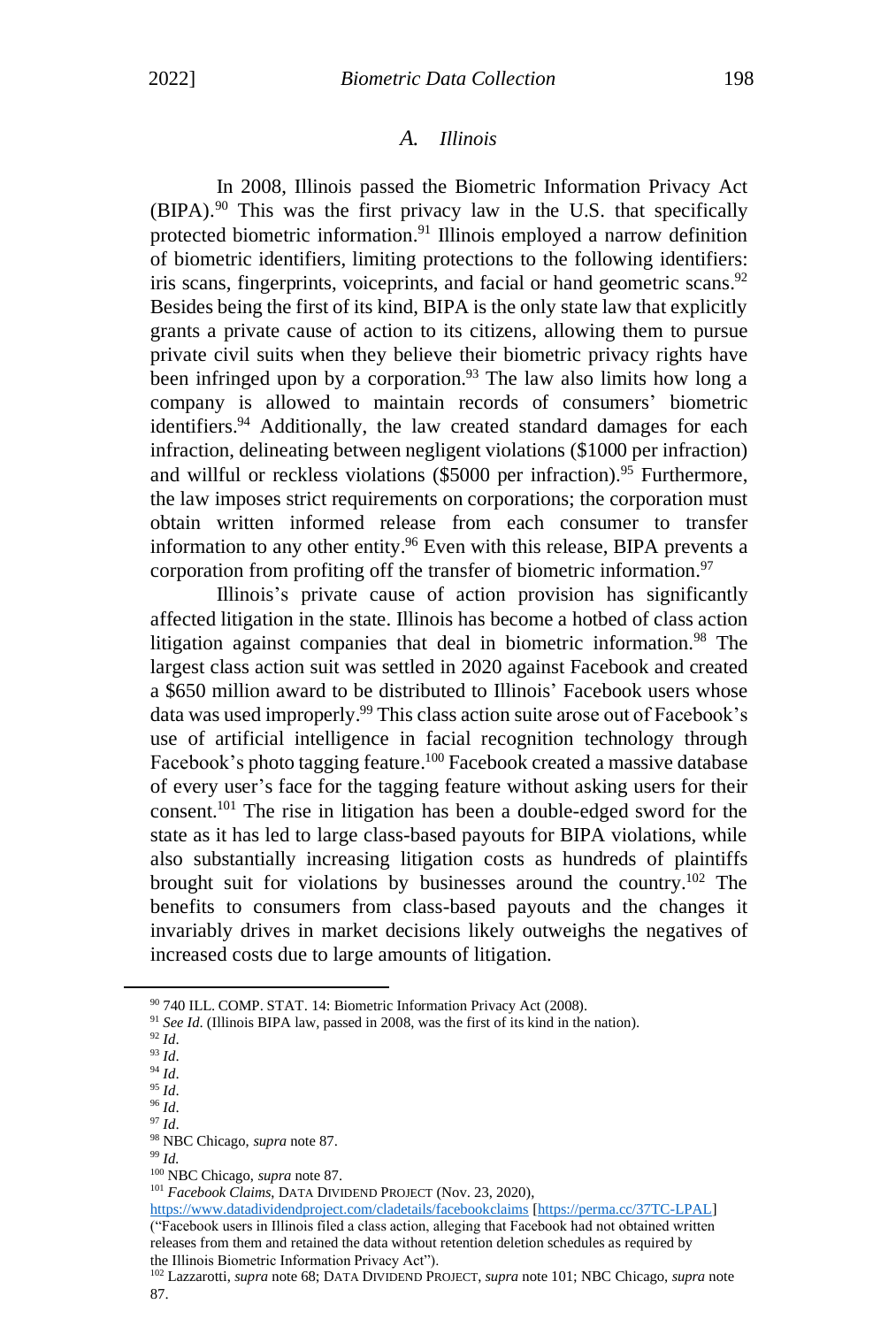Deciding how much of this litigation is called for will continue to plague any legislature crafting a bill centered around protecting biometric privacy. State legislatures will have to decide if they want to subject companies and courts to more potentially frivolous lawsuits and accept the attendant costs in exchange for getting more money to injured private citizens, or if it would be better to provide a bottleneck with the state Attorney General's office.<sup>103</sup> Either option creates benefits and drawbacks. State Attorney's General can ensure that lawsuits are worth bringing, thereby limiting their number, which keeps litigation costs down. This option is beneficial to both companies and the court system. Allowing for private causes of action ensures that companies are directly answerable to the people who suffer from their wrongful acts or negligence. This option is more beneficial to private citizens who have been harmed.

#### *B. Washington*

Washington State adopted a biometric privacy protection law, last amended in 2017, which focused on preventing corporations from negligently or willfully releasing protected consumer biometric information. <sup>104</sup> Similar to the law in Illinois, Washington requires the company gathering biometric identifiers to either provide notice and obtain consent or provide a mechanism to stop the data from being distributed outside the collecting entity.<sup>105</sup> Washington's law defines biometric identifiers using traditional metrics like fingerprint, voiceprint, iris or retina scans.<sup>106</sup> The law also includes a catchall provision for "unique biological patterns or characteristics that is used to identify a specific individual."<sup>107</sup> The Washington law lacks a private cause of action and standards for how long the company will store data after the last usage.<sup>108</sup> The law carves out audio or video records and the data or information generated or derived from those recordings when used in security and law enforcement spheres.<sup>109</sup> The law also creates complex technical disparities between audio recording exemptions and voiceprints being considered protected information.<sup>110</sup> The distinction that an audio recording is acceptable but the spectrographic production of the same audio recording is not may create more confusion than it does protection.

<sup>109</sup> WASH. REV. CODE § 19.374.040*.*

<sup>103</sup> Woodrow Hartzog, *BIPA: The Most Important Biometric Privacy Law in the US?*, Regulating Biometrics, 96-103, 97[, https://ainowinstitute.org/regulatingbiometrics-](https://ainowinstitute.org/regulatingbiometrics-hartzog.pdf#:~:text=While%20other%20states%20such%20as%20Texas%20and%20Washington,United%20States%20with%20a%20private%20cause%20of%20action)

[hartzog.pdf#:~:text=While%20other%20states%20such%20as%20Texas%20and%20Washington,U](https://ainowinstitute.org/regulatingbiometrics-hartzog.pdf#:~:text=While%20other%20states%20such%20as%20Texas%20and%20Washington,United%20States%20with%20a%20private%20cause%20of%20action) [nited%20States%20with%20a%20private%20cause%20of%20action](https://ainowinstitute.org/regulatingbiometrics-hartzog.pdf#:~:text=While%20other%20states%20such%20as%20Texas%20and%20Washington,United%20States%20with%20a%20private%20cause%20of%20action) [\[https://perma.cc/5C3B-](https://perma.cc/5C3B-NTAJ)[NTAJ\]](https://perma.cc/5C3B-NTAJ).

<sup>&</sup>lt;sup>104</sup> WASH. REV. CODE § 19.375: Biometric Identifiers (2017).

 $^{105}\,$   $ld.$ 

<sup>106</sup> WASH. REV. CODE § 19.375.010: Biometric Identifiers: Definitions (2017).

<sup>107</sup> *Id.*

<sup>108</sup> WASH. REV. CODE § 19.375: Biometric Identifiers (2017).

<sup>&</sup>lt;sup>110</sup> A voiceprint is "an individually distinctive pattern of certain voice characteristics that is spectrographically produced" *Definitions of voiceprint*, MERRIAM-WEBSTER [https://www.merriam](https://www.merriam-webster.com/dictionary/voiceprint)[webster.com/dictionary/voiceprint](https://www.merriam-webster.com/dictionary/voiceprint) [\[https://perma.cc/C4UM-7H3B\]](https://perma.cc/C4UM-7H3B); *Cf.* WASH. REV. CODE § 19.375.010: Biometric Identifiers: Definitions (2017) (because the law treats an audio recording and voiceprint differently it may create problems with enforcement as the two types of audio analysis overlap with each other in how they are captured).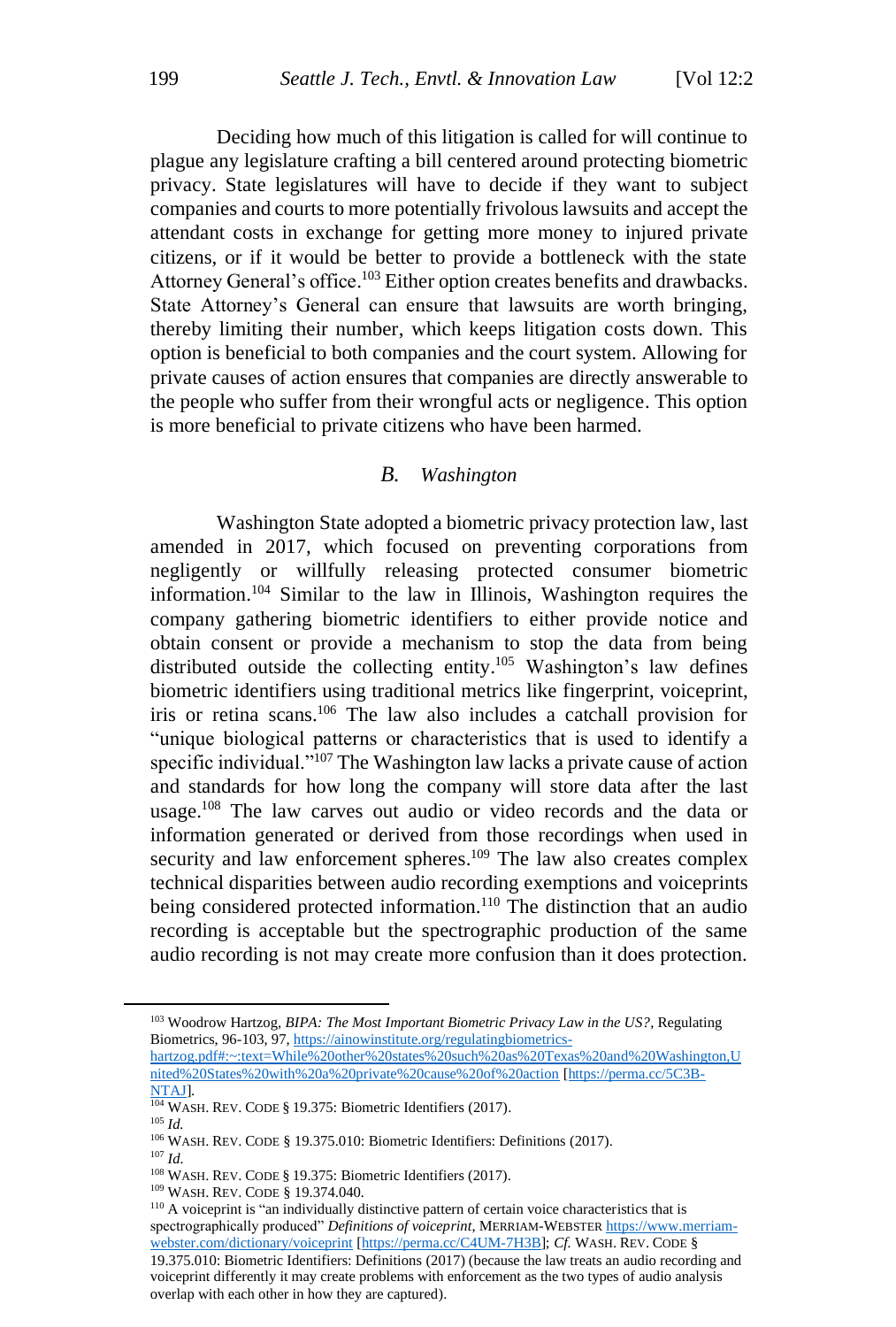As technology around biometric data harvesting improves, the information that Amazon, Google and Apple can derive from that data should change how Washington defines protected biometric identifiers. To keep up with the changing technological landscape, the law must expand to include protected biometric information to keep pace with the increasingly granular level of information that companies can glean off the biometric information they harvest.

The difference between Washington and Illinois' enforcement of their respective laws is stark. Since the Illinois law's inception, private actors brought over 400 lawsuits against companies that allegedly violated BIPA.<sup>111</sup> In contrast, the Washington State Attorney General's office has not initiated any lawsuits for violations of Washington's biometric privacy protection law despite 60 reported data breaches in 2019 and 51 cases in 2020.<sup>112</sup> The problems with Washington's enforcement system are selfevident because the State Attorney General's office either lacks the resources or lacks the political will to pursue these violations. While the court may dismiss a larger number of lawsuits in Illinois before discovery under Illinois's BIPA law, the difference between 400 and zero provides a stark example of the weakness of placing the only enforcement mechanism in the hands of an Attorney General's office.

#### X. WHAT SHOULD LEGISLATURES DO TO ADDRESS THESE PROBLEMS?

There are a variety of proactive steps that both state and the federal legislators should consider adopting to cut off the problems before they get out of hand. Legislators should take steps to ensure that consumers have all the information they need to give consent for the use of their biometric data such as defining and limiting what companies like Amazon, Google, and Apple are able to do with biometric information they gather without the informed consent of their consumers. Washington State should expand the definition of protected biometric information beyond the list of "identifiers," currently based around face, retinas, and fingerprints, to include biometric information more generally.<sup>113</sup> To strengthen the law further, Washington should amend the law to require consumers to opt in instead of the current standard where companies provide notice and allow consumers to opt out.<sup>114</sup> This will prevent default bias and ensure that more biometric data is protected.<sup>115</sup> It will also ensure that companies who want

[bias/#:~:text=%EE%80%80Bias%20in%20the%20Spotlight%3A%20default%20bias%EE%80%81.](https://archive.researchworld.com/bias-in-the-spotlight-default-bias/#:~:text=%EE%80%80Bias%20in%20the%20Spotlight%3A%20default%20bias%EE%80%81.%20When%20presented,or%20our%20voice%20mail%2C%20which%20we%20rarely%20change) [%20When%20presented,or%20our%20voice%20mail%2C%20which%20we%20rarely%20change](https://archive.researchworld.com/bias-in-the-spotlight-default-bias/#:~:text=%EE%80%80Bias%20in%20the%20Spotlight%3A%20default%20bias%EE%80%81.%20When%20presented,or%20our%20voice%20mail%2C%20which%20we%20rarely%20change) [https://perma.cc/7Z9V-KW2Z]. (default bias is the idea that people, when an option from a preset list is preselected for them, will tend to "go with the flow." A simple example is our voicemail message which people rarely change when a basic one is provided).

<sup>111</sup> NBC Chicago, *supra* note 87.

<sup>&</sup>lt;sup>112</sup> Jackson, *supra* note 35 (A review of the Washington State Attorney General's office website returned no results for lawsuits resulting from reported data breaches).

<sup>113</sup> WASH. REV. CODE § 19.375.010: Biometric Identifiers: Definitions (2017).

<sup>114</sup> 740 ILL. COMP. STAT. 14, Biometric Information Privacy Act (2008); WASH. REV. CODE § 19.375: Biometric Identifiers (2017). (most data privacy laws default to allowing data collection while allowing consumers the option to opt out).

<sup>115</sup> Crawford Hollingworth & Liz Barker, *Bias in the Spotlight: default bias*, RESEARCH WORLD (July 31, 2020)[, https://archive.researchworld.com/bias-in-the-spotlight-default-](https://archive.researchworld.com/bias-in-the-spotlight-default-bias/#:~:text=%EE%80%80Bias%20in%20the%20Spotlight%3A%20default%20bias%EE%80%81.%20When%20presented,or%20our%20voice%20mail%2C%20which%20we%20rarely%20change)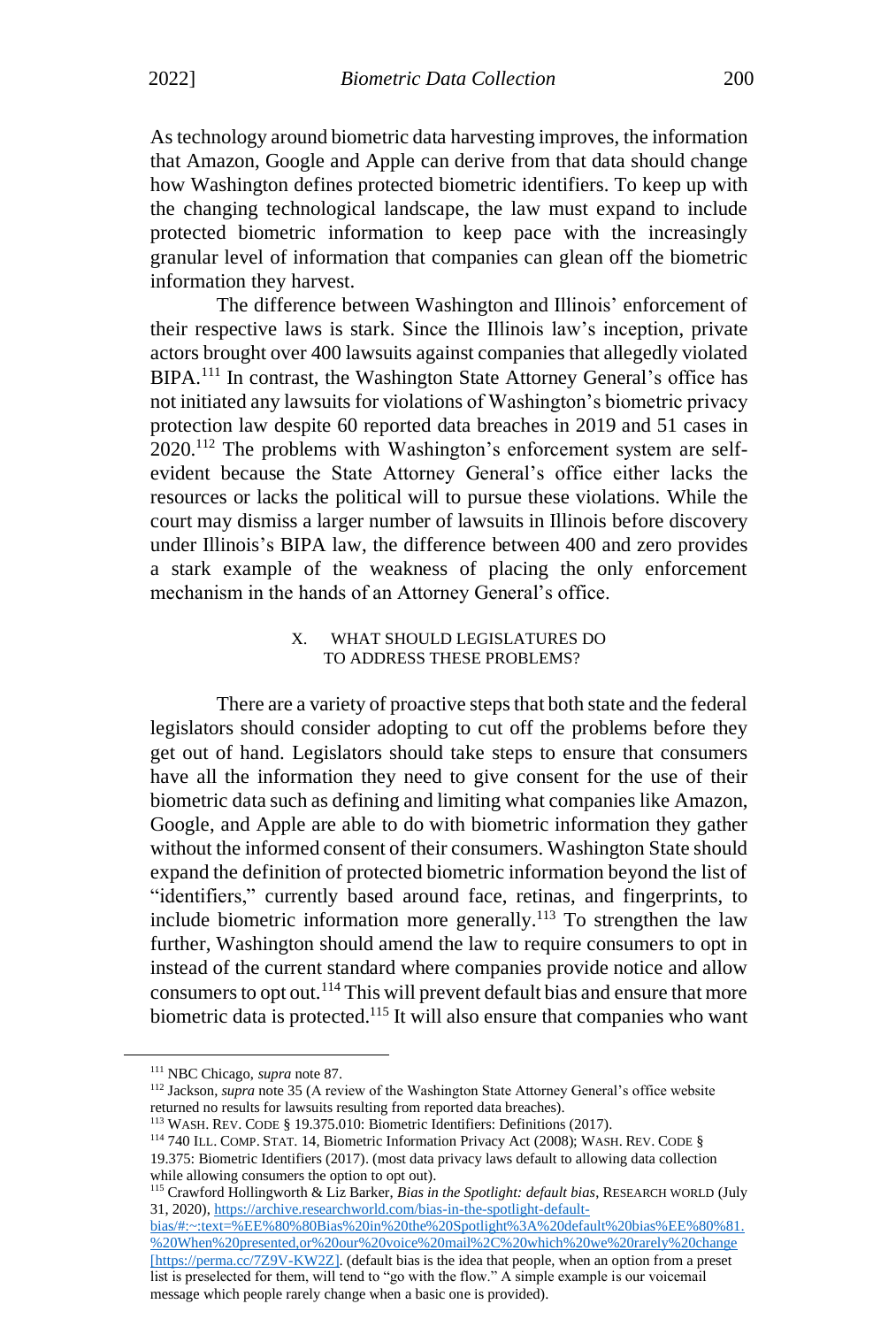to collect such data will have to explicitly ask and will ideally encourage transparency to bring consumers on board with the idea of data harvesting. The current standard is weaker because "for consumers with weak or conflicted preferences, any default will be 'sticky,' meaning that more consumers will stay in the default position." <sup>116</sup> Lastly, the most important thing Washington should do is create a private cause of action to ensure that corporate mistakes and malfeasance will be held to account by the people who they harm. The Senate should amend Senate Bill 4400 in line with the amendments proposed for Washington's biometric privacy law.<sup>117</sup>

Governments at every level should broaden the definition of what data biometric privacy laws protect. Additionally, the government should treat corporations that engage in electronic biometric data harvesting as biobanks and impose similar ethical donor consent requirements on what corporations may do with data. <sup>118</sup> The United States would better serve consumers by requiring that corporations use a dynamic consent model.

#### *A. Proposed Solution: United States*

The United States should adopt a national standard by passing Senate Bill 4400. This bill, referenced above, relies on similar language and provisions as Illinois' BIPA. Senate Bill 4400, currently in committee, is a sensible, effective law that would create a national standard centering biometric data protection in the hands of corporations and would give enforcement options to the public.<sup>119</sup> Nationalizing the standards in biometric data protection will provide clarity for both businesses and consumers as well as ensure protection from security breaches for residents of states that have failed to pass data privacy laws which extend to biometrics.<sup>120</sup>

The Senate should also expand the scope of the bill to include biometric information beyond traditional identifiers. The law should also bar the transfer of non-identifying biometric information when packaged with any form of personally identifying information.<sup>121</sup> Currently, entities can transfer these information packages without violating existing iterations of state biometric identifier privacy laws.<sup>122</sup> Closing this loophole will help protect consumers nationwide from abuses that could arise from the transfer of anonymous biometric information with other information that data analytics will be able to use to reidentify a wearables user. Finally, Congress should amend the proposed bill requiring entities

[https://www.ideals.illinois.edu/bitstream/handle/2142/109067/PII%20Paper-](https://www.ideals.illinois.edu/bitstream/handle/2142/109067/PII%20Paper-TS.pdf?sequence=2&isAllowed=y)[TS.pdf?sequence=2&isAllowed=y](https://www.ideals.illinois.edu/bitstream/handle/2142/109067/PII%20Paper-TS.pdf?sequence=2&isAllowed=y) [\[https://perma.cc/ScZK9U-QPBK\]](https://perma.cc/SceZK9U-QPBK).

<sup>122</sup> *Id.* (experts already worry about the ability of data analytics to link what were previously anonymous data sets to re-identify participants. Closing as many loopholes as possible to prevent transfers of even anonymized data should be a top priority for lawmakers).

<sup>116</sup> Lauren Willis, *Why Not Privacy by Default*, 29 BERKELEY TECH L.J. 61, abstract (2014), [https://dSchoash.harvard.edu/bitstream/handle/1/11266829/Why%20Not%20Privacy%20by%20Def](https://dschoash.harvard.edu/bitstream/handle/1/11266829/Why%20Not%20Privacy%20by%20Default%20Nov3.pdf?sequence=1&isAllowed=y) [ault%20Nov3.pdf?sequence=1&isAllowed=y](https://dschoash.harvard.edu/bitstream/handle/1/11266829/Why%20Not%20Privacy%20by%20Default%20Nov3.pdf?sequence=1&isAllowed=y) [\[https://perma.cc/W25E-4NH4\]](https://perma.cc/W25E-4NH4).

<sup>117</sup> Lazzarotti, *supra* note 68.

<sup>118</sup> Hansson, *supra* note 44.

<sup>119</sup> Steinbekk, Myskja, Solberg, *supra* note 48.

<sup>120</sup> *See* Pope, *supra* note 3.

<sup>121</sup> *See* Tanusree Sharma, Masooda Bashir, *Toward a Comprehensive set of PII for Ensuring Privacy Protections*, IDEALS (Dec. 5, 2020),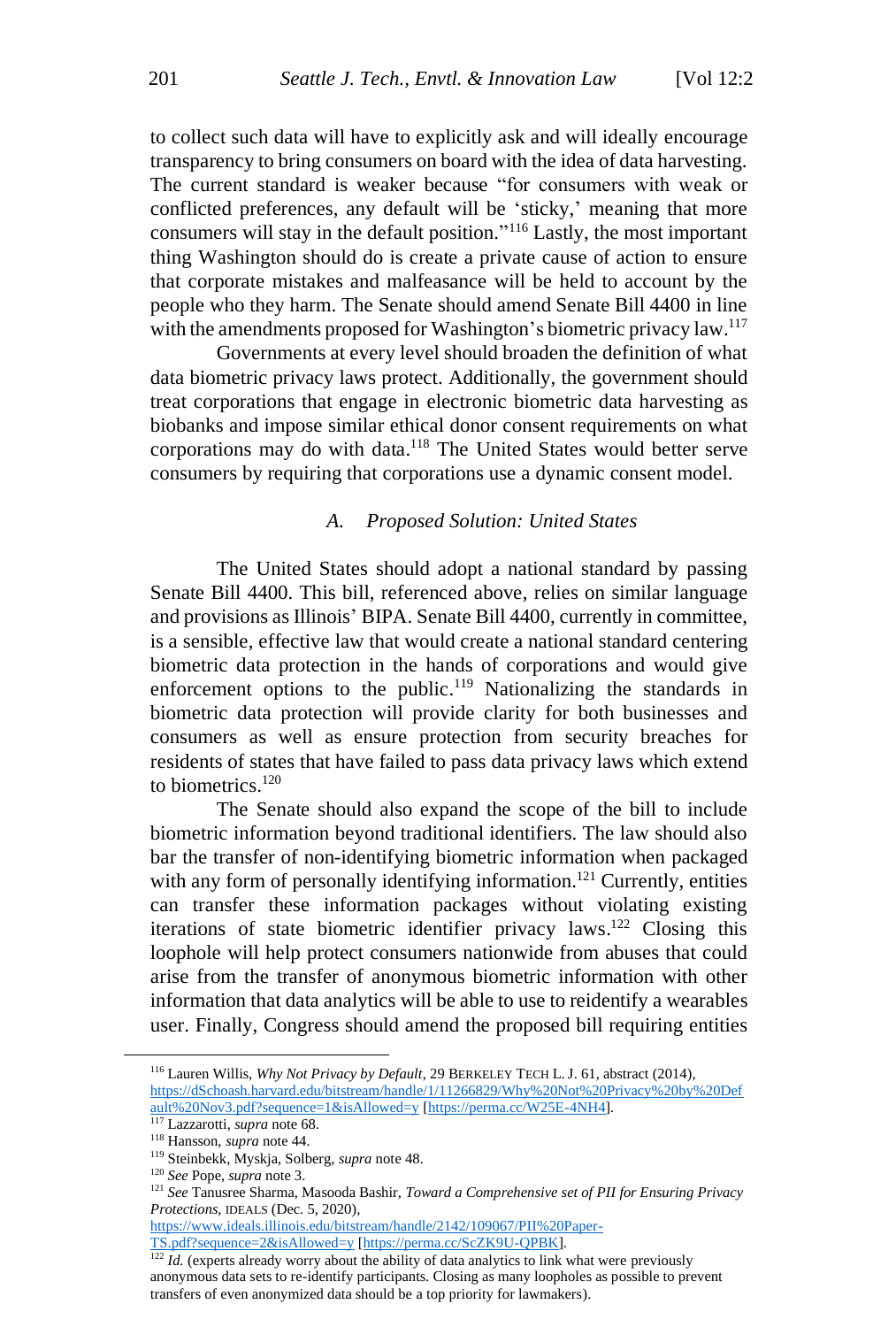to obtain informed consent from consumers to use collected biometric data each time they wish to use biometric data for a new project. Companies adopting a dynamic consent standard provides consumers with sufficient notice and will allow consumers to determine the extent to which corporation may use the data they collect in each new project, will ensure that consumers have an informed understanding of corporate data usage, and will help to limit abuses of information which can arise when corporations use consumer biometric data without their knowledge or consent. 123

Consumer protections of biological information does not seem to be a partisan issue in Congress. President Biden has not expressed a stance one way or another on specific consumer privacy changes regarding biometrics or otherwise.<sup>124</sup> There has been some early pushback on the Senate bill by security and law enforcement who argue the bill is out of touch and does not speak to realities on the ground.<sup>125</sup> Legal experts expect the Biden administration to make consumer privacy protections a priority issue; however, the extent to biometrics remains to be seen. <sup>126</sup> Further, as the United States deals with cultural changes, protecting biometric data does not seem to be the kind of bill that would motivate either party or partisan group based on some sort of US "culture wars."<sup>127</sup> This should hopefully improve its chance at passage because it will not be made into a partisan punching bag and can instead be negotiated in good faith.

The companies at the center of this argument around the right level of legal protections for biometric information employ strong lobbying arms and commit millions of dollars a year to ensure that they have a say in the political workings of the country.<sup>128</sup> Amazon, Google, and Apple will likely aggressively lobby against any additional requirements that curtail their freedoms to freely use the information they harvest.<sup>129</sup> Congress should not be deterred from debating legislation already put forth in the Senate despite the inevitable lobbying against national legislation. Amending the legislation to include a private cause of action and greater protections for packages of information that avoid current legal bars to transfer.

<sup>123</sup> Isabelle Budin-Ljosne et al, *supra* note 7.

<sup>&</sup>lt;sup>124</sup> White House, <https://www.whitehouse.gov/?s=boimetric+privacy> (visited Feb. 2, 2021) [\[https://perma.cc/9KEG-P8HB\]](https://perma.cc/9KEG-P8HB) (a search of the White House website reveals no information or formal policy stance by the Biden Administration on biometric data or privacy policy in the field).

<sup>125</sup> *See* Joel Griffen, *Senate bill would place limits on use of facial recognition, other biometrics by private companies*, Security Info Watch (Aug. 5, 2020), [https://www.securityinfowatch.com/access](https://www.securityinfowatch.com/access-identity/biometrics/facial-recognition-solutions/news/21149050/senate-bill-would-place-limits-on-use-of-facial-recognition-other-biometrics-by-private-companies)[identity/biometrics/facial-recognition-solutions/news/21149050/senate-bill-would-place-limits-on](https://www.securityinfowatch.com/access-identity/biometrics/facial-recognition-solutions/news/21149050/senate-bill-would-place-limits-on-use-of-facial-recognition-other-biometrics-by-private-companies)[use-of-facial-recognition-other-biometrics-by-private-companies](https://www.securityinfowatch.com/access-identity/biometrics/facial-recognition-solutions/news/21149050/senate-bill-would-place-limits-on-use-of-facial-recognition-other-biometrics-by-private-companies) [\[https://perma.cc/B8BJ-HN5V\]](https://perma.cc/B8BJ-HN5V).

<sup>126</sup> Kristin Bryan, Lydia de la Torre, Glenn Brown & Aaron Garavaglia, *Election 2020: Looking Forward to What a Biden Presidency May Mean for Data Privacy and Data Privacy Litigation*, SQUIRE PATTON BOGGS (Nov. 12, 2020), [https://www.consumerprivacyworld.com/2020/11/election-](https://www.consumerprivacyworld.com/2020/11/election-2020-looking-forward-to-what-a-biden-presidency-may-mean-for-data-privacy-and-data-privacy-litigation/)[2020-looking-forward-to-what-a-biden-presidency-may-mean-for-data-privacy-and-data-privacy](https://www.consumerprivacyworld.com/2020/11/election-2020-looking-forward-to-what-a-biden-presidency-may-mean-for-data-privacy-and-data-privacy-litigation/)[litigation/](https://www.consumerprivacyworld.com/2020/11/election-2020-looking-forward-to-what-a-biden-presidency-may-mean-for-data-privacy-and-data-privacy-litigation/) [\[https://perma.cc/2436-BMW2\]](https://perma.cc/2436-BMW2).

<sup>&</sup>lt;sup>127</sup> *Culture War*, DICTIONARY.COM, <https://www.dictionary.com/browse/culture-war> (visited April 4, 2021) [\[https://perma.cc/836A-K6NB\]](https://perma.cc/836A-K6NB) ("a conflict or struggle for dominance between groups within a society or between societies, arising from their differing beliefs, practices, etc").

<sup>&</sup>lt;sup>128</sup> Cecila Kang and Kennith Vogel, *Tech Giants Amass a Lobbying Arm for an Epic Washington Battle*, THE WASHINGTON POST (June 05, 2019)

<https://www.nytimes.com/2019/06/05/us/politics/amazon-apple-facebook-google-lobbying.html> [\[https://perma.cc/ZGL6-APE9\]](https://perma.cc/ZGL6-APE9).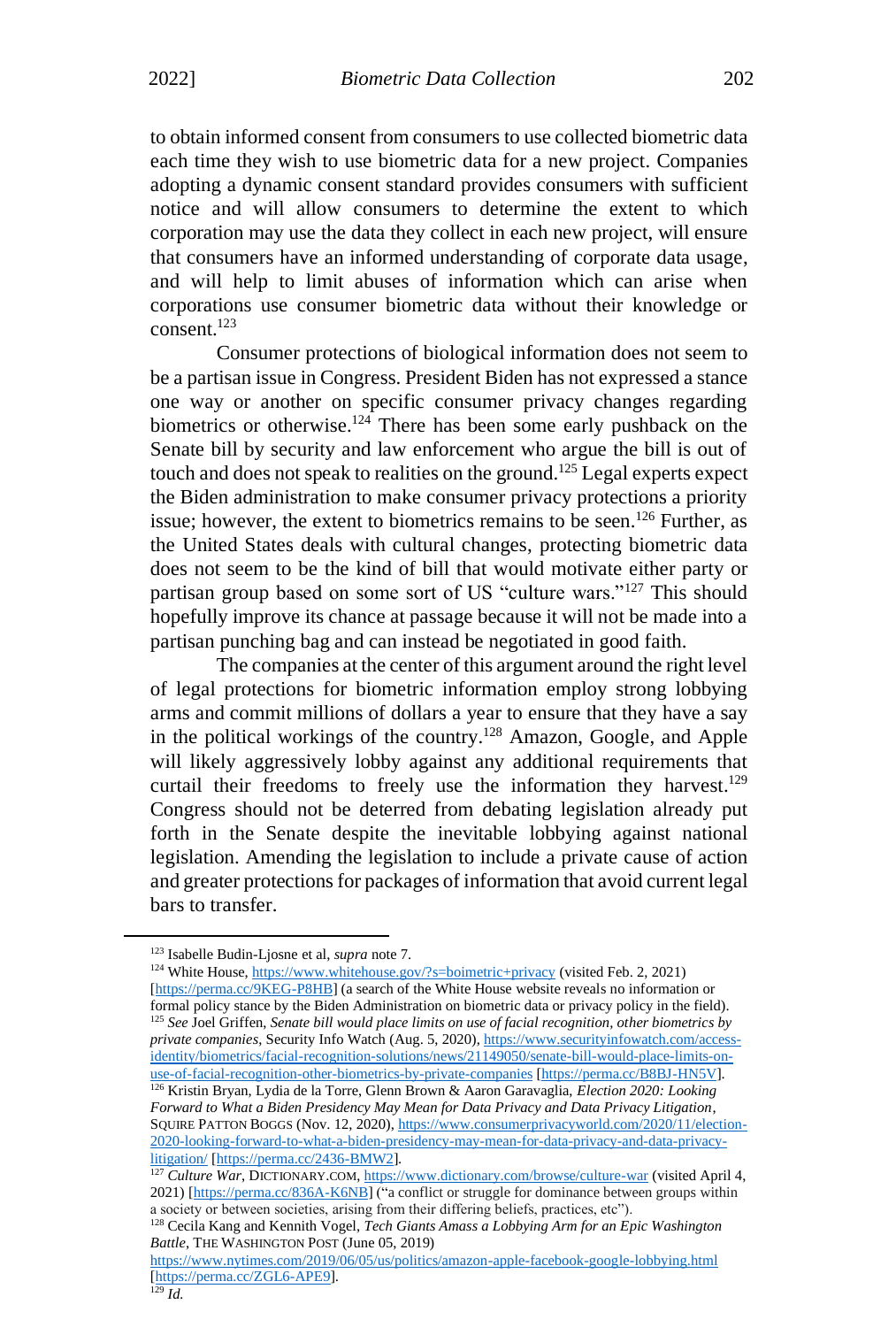#### *B. Proposed Solution: Washington State*

Washington's legislature should take the initiative to create better biometric privacy laws while fighting for a uniform federal law. Washington should amend their biometric privacy law to supply a private right of action using a heightened pleading standard, broaden how the state defines biometric identifiers to include certain other biometric data, and impose a dynamic consent standard on companies that want to collect or use consumer biometric data. Washington's law could be significantly improved if the legislature were to take a few critical steps to improve the law. The first step is to amend the law to incorporate a private cause of action because the Washington State Attorney General has not brought suit to protect state citizens and may not be able to bring the necessary resources to bear.<sup>130</sup> Washington's version of biometric data security law is enforced under the Consumer Protection Act, and therefore only enforceable by the Washington State Attorney General.<sup>131</sup> The framework of the Consumer Protection Act does not have enough of an impact on protecting consumer data stolen via data breaches. However, it has decreased the overall number of attacks yearly. <sup>132</sup> Further, as referenced above, the Washington State Attorney General's office has not sued an entity for a violation of Washington's biometric protection laws. <sup>133</sup> The disparity between the flood of litigation in Illinois over violations of their biometric protection law and Washington's are substantially similar means that the large number of lawsuits in Illinois are arising primarily because Illinois' citizens can bring suit for violations. <sup>134</sup> In Washington, aggrieved consumers, must rely on the Attorney General. <sup>135</sup> The Illinois Facebook settlement shows violations of both Washington's and Illinois' laws that require more robust enforcement measures to protect Washingtonians.<sup>136</sup> Consumers will be negatively impacted with little recourse to address data breaches or the willful use of their biometric data in inappropriate ways on their own without changes to Washington law.

Data breaches and corporate abuses of consumer biometric information present a unique danger to consumers due to the individual uniqueness of such information, the inherently extremely personal nature,

<sup>130</sup> Jackson, *supra* note 35.

<sup>131</sup> WASH. REV. CODE § 19.375.030.

<sup>&</sup>lt;sup>132</sup> Jackson, *supra* note 35. (The 2020 report by the state Attorney General's office "showed that the number of Washingtonians affected by breaches nearly doubled in the last year…33 cyber-attacks were reported to our office in 2020… 2019 when 43 cyberattacks were reported").

<sup>&</sup>lt;sup>133</sup> Jackson, *supra* note 35. (a contemporaneous search of the Washington State Attorney General's website revealed no suits under Washington's Biometric Data Protection Act).

<sup>&</sup>lt;sup>134</sup> NBC Chicago, *supra*, note 87 (there have been more than 400 class action lawsuits related to BIPA since its passage in Illinois); Jackson, *supra*, note 35 (there have been no lawsuits in Washington under its biometric privacy law).

<sup>135</sup> WASH. REV. CODE § 19.375.030.

<sup>136</sup> *See* NBC Chicago, *supra* note 87 (The violations in data harvesting in Illinois were not limited by the state's geography and because both Washington and Illinois law work in substantial similar way in terms of the privacy protections, Facebook's violation of BIPA almost certainly resulted in a similar violation here in Washington).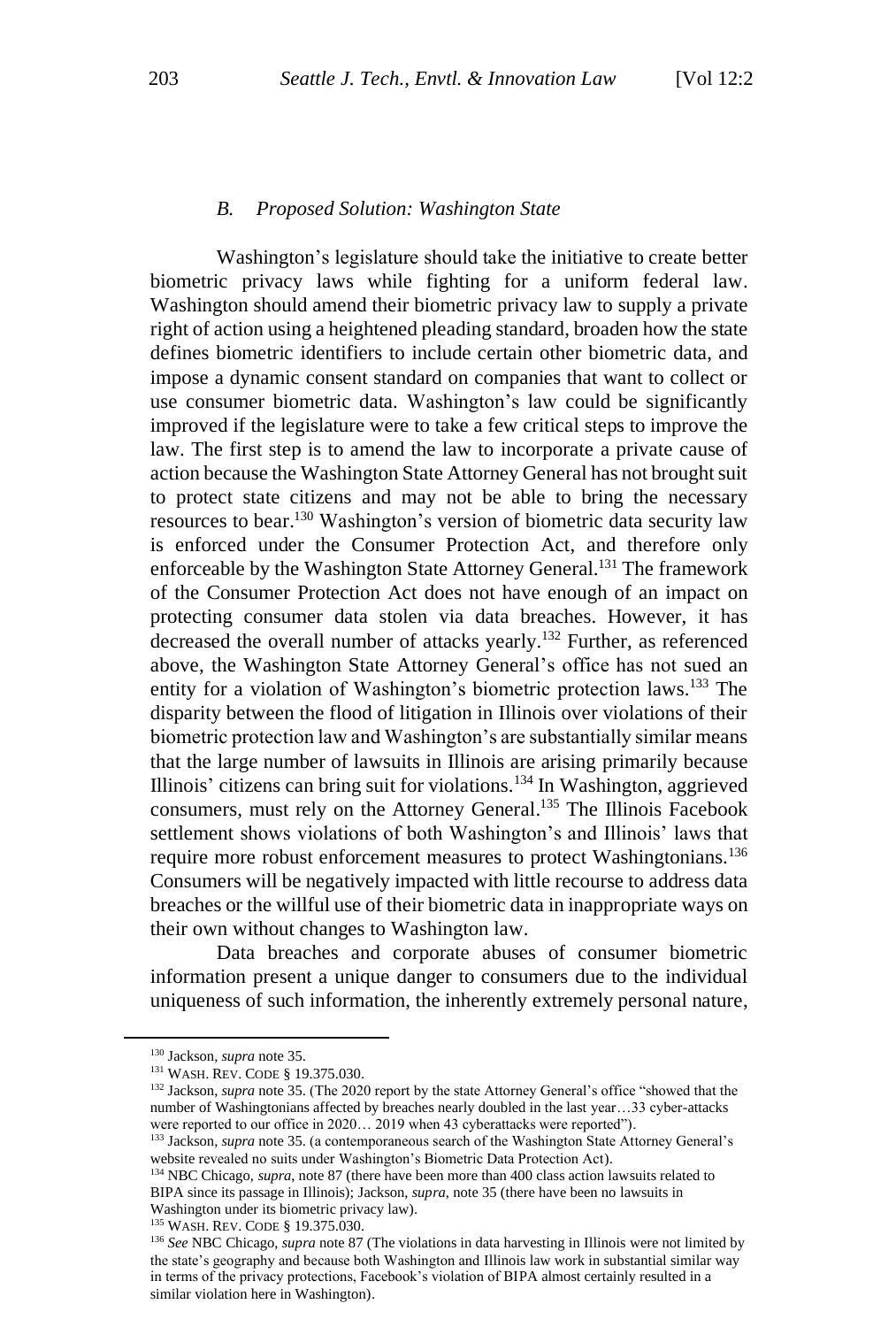and the fact that a person whose biometric data is compromised by a hack is left with little recourse. Unlike other data breaches where banks can change credit card numbers, an individual cannot change his or her iris shape or blood O2 measurements.<sup>137</sup> The loss of immutable information is a special danger because it cannot be changed if it becomes compromised. A nefarious actor who gains access to the biometric data a consumer uses to lock their bank account now has access to that biometric data forever. A consumer will either be at risk of having their bank account hacked or be unable to use that biometric data for security purposes ever again. This danger outweighs any chilling effect such new legislation may have on improvements to the technology or the societal uptake of biometric wearables. The immutable nature of biometric data presents a particular problem in the face of data breaches. Consumers should have extra ability to limit the spread of their biometric data to less secure corporations. The state legislature should amend the law to strengthen biometric protections based on this special danger. A private cause of action will ensure that companies are vigilant to prevent state law violations.

### *i. Dynamic Consent*

The most effective method to protect consumers would be Washington State amending the current law to require corporations to use dynamic consent standards when interacting with consumers to ask permission to harvest consumer biometric data and the proposed amended version of the current law.

# *ii. Private Cause of Action with Statutory Damages*

The private cause of action could grant Washingtonians the right to sue companies that do not get dynamic consent to use data on new projects or for data breaches. The law should also codify statutory damages. Calculating damages for a breach of this nature would be difficult. Courts would likely be hard pressed to develop reasonable damage awards for victorious plaintiffs without a statutory standard.<sup>138</sup> Using Illinois as a model, Washington should create similar statutory damage requirements for negligent violations (\$1000 per infraction) and willful or reckless violations  $(\$5000$  per infraction).<sup>139</sup>

# *iii. Impose a Heightened Pleading Standard to Prevent a Flood of Vexatious Litigation*

A proposed solution that will allow Washington to find the right balance of enforcement litigation is to use a heightened pleading standard

<sup>137</sup> *See* Pope, *supra* note 3.

<sup>138</sup> *See* Sande Buhai, *Statutory Damages: Drafting and Interpreting*, 66 U. KAN. L. REV. 523-563, (2017), [https://heinonline-](https://heinonline-org.proxy.seattleu.edu/HOL/Page?collection=journals&handle=hein.journals/ukalr66&id=615&men_tab=srchresults)

[org.proxy.seattleu.edu/HOL/Page?collection=journals&handle=hein.journals/ukalr66&id=615&men](https://heinonline-org.proxy.seattleu.edu/HOL/Page?collection=journals&handle=hein.journals/ukalr66&id=615&men_tab=srchresults) [\\_tab=srchresults](https://heinonline-org.proxy.seattleu.edu/HOL/Page?collection=journals&handle=hein.journals/ukalr66&id=615&men_tab=srchresults) [\[https://perma.cc/X79X-UTVC\]](https://perma.cc/X79X-UTVC).

<sup>&</sup>lt;sup>139</sup> 740 ILL. COMP. STAT. 14: Biometric Information Privacy Act, (2008).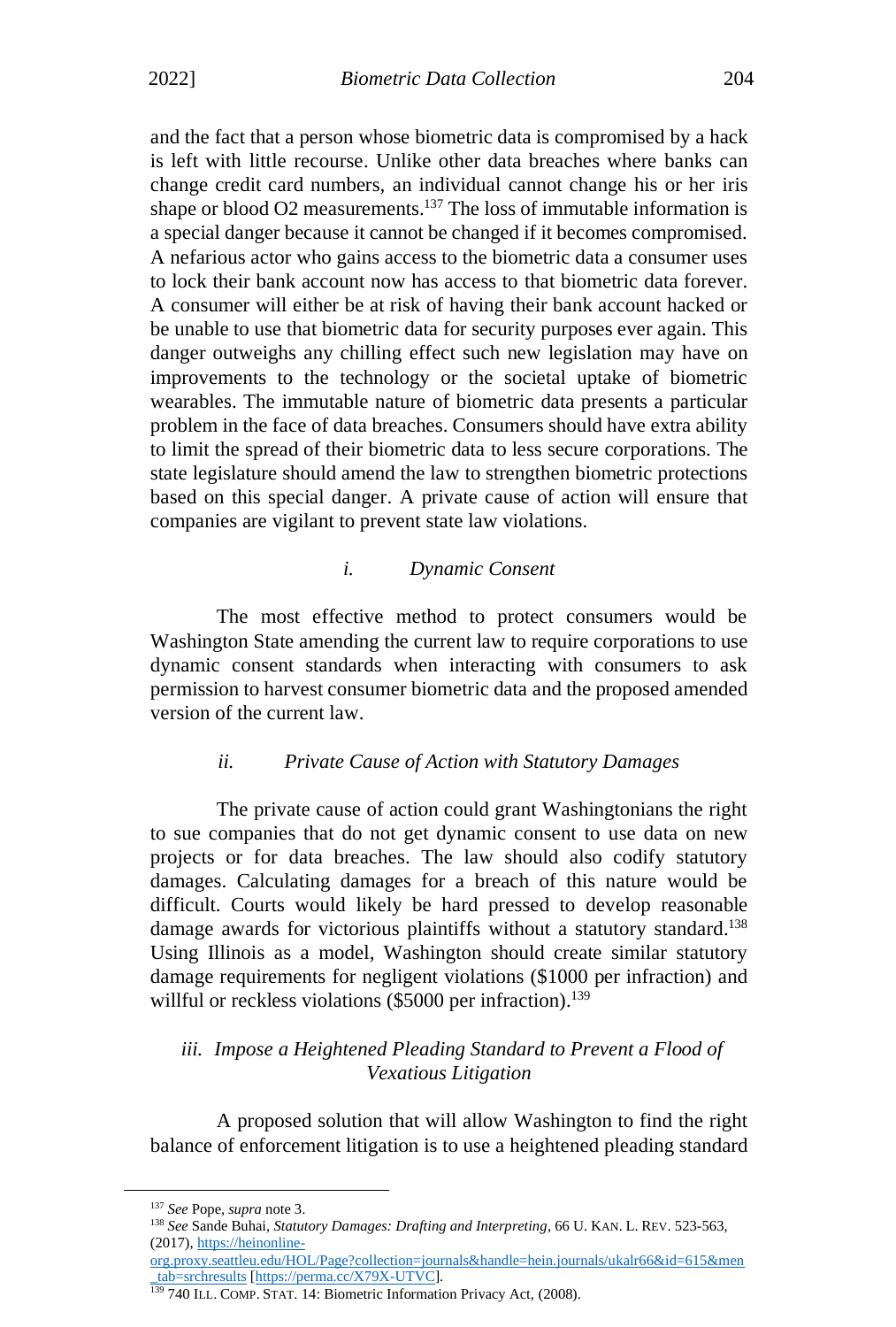in the private cause of action. Heightened pleading standards are used to great effect in other areas of the law, most notably fraud.<sup>140</sup> The heightened pleading standard would require plaintiffs bringing a private cause of action to plead, with particularity, all allegations of how their data was misused or the company's failure to take reasonable steps to protect it.<sup>141</sup> That would allow private parties who believe their privacy rights have been infringed upon to bring suit while also helping ensure corporations who harvest data are not crushed under a constant barrage of potentially frivolous litigation making it to discovery, which can be extremely expensive.<sup>142</sup>

The current law's lack of a private right of action is another significant drawback in how it protects specific biometric identifiers.<sup>143</sup> The law is also hampered by the lack of a modern set of definitions for protected biometrics. These include "fingerprints, voiceprints, eye retinas, irises, and other unique biological characteristics."<sup>144</sup> However, as private entities harvest more data and engage with that data in more complicated ways, biometric information goes beyond traditional considerations of a biometric identifier.<sup>145</sup> The information that wearables gather goes beyond what the law has traditionally defined as an "identifier."<sup>146</sup> A prime example is as follows: a person's O2 measurements may not be personally identifiable, but it would still be concerning if a corporation could take those readings from a person at will. The Halo can even measure a person's emotional state and allowing a corporation to know how a person is feeling at any given time is likely a concern for many people.<sup>147</sup> Emotional readouts do not meet the current definition of a biometric identifier under Washington law.<sup>148</sup> Society generally may not think of emotions as a biometric identifier, but consumers may view it as an aggressive invasion of privacy. The legislature should amend the law to include protections for biometric information more generally.

Washington's current law requires a corporation to notify consumers about the company's plan to harvest biometric data.<sup>149</sup> Consumers tend not to read documents and clauses hidden deep in the

<sup>&</sup>lt;sup>140</sup> See Federal Rules of Civil Procedure 9(b): Pleading Special Matters; Fraud or Mistake <sup>141</sup> *Id.*

<sup>142</sup> Elizabeth J. Cabraser & Katherine Lehe, *Uncovering Discovery*, 12 SECONA CONF. J. 1 (2011), [https://thesedonaconference.org/sites/default/files/publications/Cabaser%201-46\\_0.pdf](https://thesedonaconference.org/sites/default/files/publications/Cabaser%201-46_0.pdf) [\[https://perma.cc/U6JZ-R9R6\]](https://perma.cc/U6JZ-R9R6).

<sup>143</sup> WASH. REV. CODE 19.375.010: Biometric Identifiers: Definitions "biometric identifiers" under Washington law is considered "data generated by automatic measurements of an individual's biological characteristics, such as a fingerprint, voiceprint, eye retinas, irises, or other unique biological patterns or characteristics that is used to identify a specific individual").

<sup>144</sup> WASH. REV. CODE 19.375.010: Biometric Identifiers: Definitions

<sup>145</sup> *See* Maria Korolov, *What is biometrics? 10 physical and behavioral identifiers that can be used for authentication*, CSO ONLINE (Feb. 12, 2019), [https://www.csoonline.com/article/3339565/what](https://www.csoonline.com/article/3339565/what-is-biometrics-and-why-collecting-biometric-data-is-risky.html)[is-biometrics-and-why-collecting-biometric-data-is-risky.html](https://www.csoonline.com/article/3339565/what-is-biometrics-and-why-collecting-biometric-data-is-risky.html) [\[https://perma.cc/7NTZ-2X8A\]](https://perma.cc/7NTZ-2X8A) (Washington law does not specify things like stress responses or heart rhythm in its list of biometric identifiers, but they are nonetheless commonly individualized. Biometrics even extend as far as

behavioral responses). <sup>146</sup> *See* Phelan, *supra* note 1 (The Halo can track many physical aspects of a person beyond biometric

identifiers).

<sup>147</sup> *Id.* 

<sup>148</sup> WASH. REV. CODE 19.375: Biometric Identifiers.

<sup>149</sup> WASH. REV. CODE 19.375: Biometric Identifiers.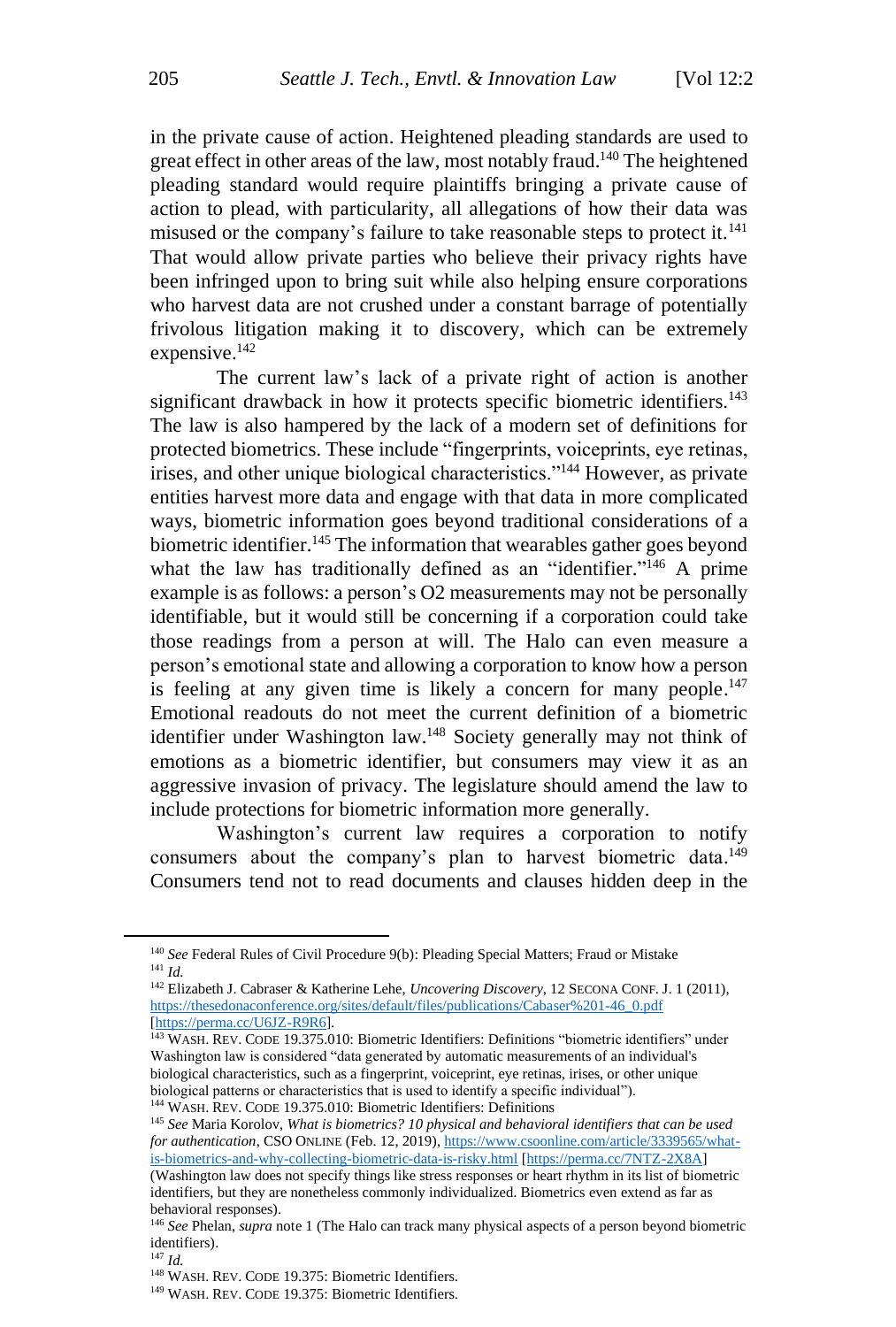terms and conditions of the myriad products people consume daily.<sup>150</sup> Similarly,, consumers fail to read the terms and conditions on their important documents like mortgages or car leases; therefore, consumers are unlikely to read the terms of conditions on everyday products.<sup>151</sup> States should respect consumer autonomy; therefore, these limits should be aimed at stopping in-house abuses of harvested data by covered entities as opposed to halting all data harvesting. Washington can strengthen consumer protection by requiring corporations to inform their consumers what they are doing with their data, including what they do in-house. Limiting the risk of in-house abuse will ensure consumers have greater peace of mind to make their choices without worrying about abuse by corporations they allow to harvest their data. States across the country have shown that the best way to protect consumer biometric information from theft by a data breach is to put the onus on the company that wants consumer biometric data. <sup>152</sup> The next step in that protection scheme should require covered entities to obtain informed consent. Washington should require more than simple notice; informed consent should be a minimum addition to the law as written.<sup>153</sup> The current notice requirements are low, and the entities covered by the law could provide notice by burying the terms hundreds of pages deep in the terms and conditions. Requiring corporations to use dynamic consent would regularly update consumers on plans for data use. It will ensure that consumers have a more active role in whether and how covered entities use their data. 154

Dynamic consent would require greater effort from covered entities to inform consumers about the inherent risks of giving away or allowing the harvest of their biometric information. <sup>155</sup> Requiring a short and plain statement of the risks of sharing biometric data would ensure that consumers can make informed decisions.<sup>156</sup> Requiring that the consent form be provided separately from the rest of the terms and conditions will make it more likely that consumers will read it.<sup>157</sup> Dynamic consent would also allow consumers to retain greater control over what happens to and

[\[https://perma.cc/NB3M-E38S\]](https://perma.cc/NB3M-E38S)).

<sup>150</sup> Ian Ayres; Alan Schwartz, *The No-Reading Problem in Consumer Contract Law*, STANFORD L. REV., 545-607, 546 (Mar. 3, 2014), [http://www.stanfordlawreview.org/wp-](http://www.stanfordlawreview.org/wp-content/uploads/sites/3/2014/03/66_Stan_L_Rev_545_AyresSchwartz.pdf)

[content/uploads/sites/3/2014/03/66\\_Stan\\_L\\_Rev\\_545\\_AyresSchwartz.pdf](http://www.stanfordlawreview.org/wp-content/uploads/sites/3/2014/03/66_Stan_L_Rev_545_AyresSchwartz.pdf) [\[https://perma.cc/U5NR-](https://perma.cc/U5NR-TQPR)[TQPR\]](https://perma.cc/U5NR-TQPR).

<sup>151</sup> *Id.* at 546-547 (Citing Kleimann Communication Group, Inc., *Know Before You Owe: Evolution of the Integrated Tila-Respa Disclosures*, 25 (2012), [http://files.consumerfinance.gov/f/201207\\_cfpb\\_report\\_tila-respa-testing.pdf](http://files.consumerfinance.gov/f/201207_cfpb_report_tila-respa-testing.pdf)

<sup>&</sup>lt;sup>152</sup> 740 ILL. COMP. STAT. 14 (2008): Biometric Information Privacy Act; WASH. REV. CODE § 19.375: Biometric Identifiers; TEX. CODE ANN. BUS. & COM. Title 11, Subtitle A, Chapter 503: Biometric Identifiers; CA. CIV. CODE § 1798.130: California Consumer Privacy Act of 2018 (West 2018); N.Y. GEN. BUS. § 899-aa – 899-bb (McKinney 2019); ARK. CODE ANN. § 4-110: Personal Information Protection Act (West 2019).

<sup>(</sup>every state law that protects biometric privacy require the company to actively work to protect the data).

<sup>153</sup> Informed Consent: More than Getting a Signature, QUICK SAFETY (Feb. 2016), [https://www.jointcommission.org/-/media/deprecated-unorganized/imported-assets/tjc/system](https://www.jointcommission.org/-/media/deprecated-unorganized/imported-assets/tjc/system-folders/joint-commission-online/quick_safety_issue_twenty-one_february_2016pdf.pdf?db=web&hash=5944307ED39088503A008A70D2C768AA)[folders/joint-commission-online/quick\\_safety\\_issue\\_twenty](https://www.jointcommission.org/-/media/deprecated-unorganized/imported-assets/tjc/system-folders/joint-commission-online/quick_safety_issue_twenty-one_february_2016pdf.pdf?db=web&hash=5944307ED39088503A008A70D2C768AA)[one\\_february\\_2016pdf.pdf?db=web&hash=5944307ED39088503A008A70D2C768AA](https://www.jointcommission.org/-/media/deprecated-unorganized/imported-assets/tjc/system-folders/joint-commission-online/quick_safety_issue_twenty-one_february_2016pdf.pdf?db=web&hash=5944307ED39088503A008A70D2C768AA) [\[https://perma.cc/3322-XGLT\]](https://perma.cc/3322-XGLT).

<sup>154</sup> Budin-Ljosne et al, *supra* note 7.

<sup>155</sup> Budin-Ljosne et al, *supra* note 7.

<sup>156</sup> *Cf.* Quick Safety, *supra* note 153.

<sup>157</sup> *Id.*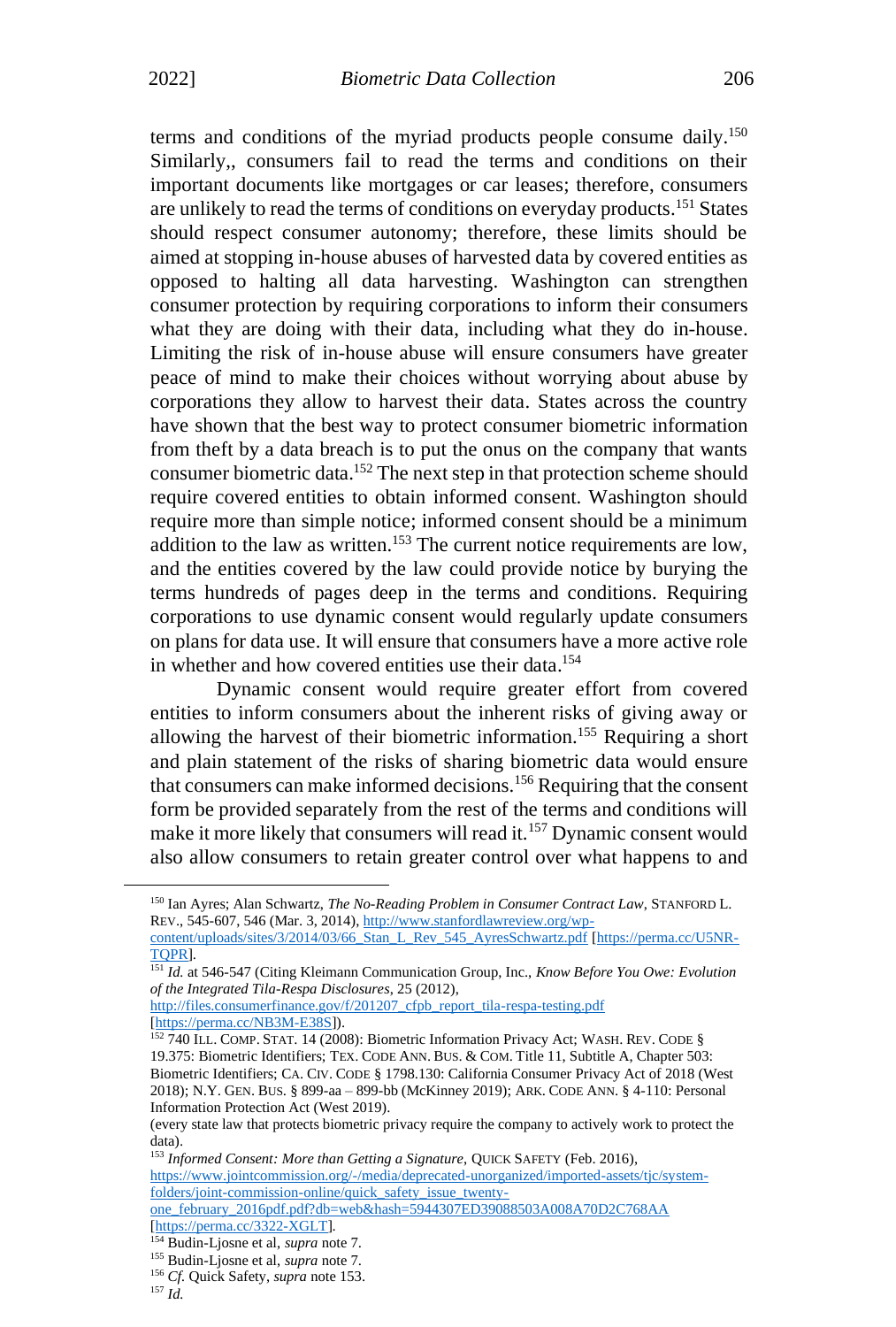with their data.<sup>158</sup> Washington should impose ethical constraints on what private entities may do with consumer biometric data and require consent to collect the data and use it on specific projects.<sup>159</sup> Washington and the Federal Government should treat entities like Amazon, Google, and Apple as biobanks and impose similar ethical constraints, including requiring dynamic consent from consumers because they function like donors for a biobank. Washington and the Federal Government can strengthen privacy protections while still ensuring that if consumers are comfortable with Amazon, Google, and Apple using their biometric information, those corporations are still allowed to do so.

Requiring dynamic consent also ensures that if a corporation were not previously retaining biometric information decides to begin retaining consumer biometrics, that corporation would have to alert consumers to the change and provide those consumers the opportunity to decide for themselves if that is acceptable to them. This will allow consumer to make choices to protect their privacy without forcing them to decide if they want to keep using their devices or turn their wearable into nothing more than a wristband.

#### XI. CONCLUSION

Biometric wearables are quickly becoming commonplace as people enjoy using them for various health and fitness goals or simple personal curiosity. As their use grows, so does the risk of harm arising from the theft or corporate misuse of consumer data harvested by these wearables. The heart rate monitors, wristbands, watches, and vocal emotion detection software people are wearing are getting smarter and recording more aspects of our lives.<sup>160</sup> It is only a matter of time before companies begin to harvest consumer biometric data on a grand scale as companies begin to embrace the power of biometric data in marketing and other market research. These large tech companies will start to act like biobanks gathering samples for use in later undetermined projects when they do. The US should proactively impose the same ethical constraints on corporations that operate like biobanks as they do on traditional biobanks. The use of dynamic consent will also help protect consumers from corporate abuses. Giving consumers the choice to use dynamic consent helps protect them from abuses when corporations use their data without their knowledge. The paper also supplied an overview of state laws in Illinois and Washington that represent the quality of protections for biometric identifiers and demonstrate two potential options for enforcement of biometric protections. Private causes of action will allow consumers to have greater enforcement powers to ensure that when corporations violate laws that protect biometric data.

Washington State and the Federal Government must recognize reality and protect biometric data beyond identifiers. The best way to do

<sup>158</sup> Budin-Ljosne et al, *supra* note 7.

<sup>159</sup> Hansson, *supra* note 44.

<sup>160</sup> Bohn, *supra* note 17.